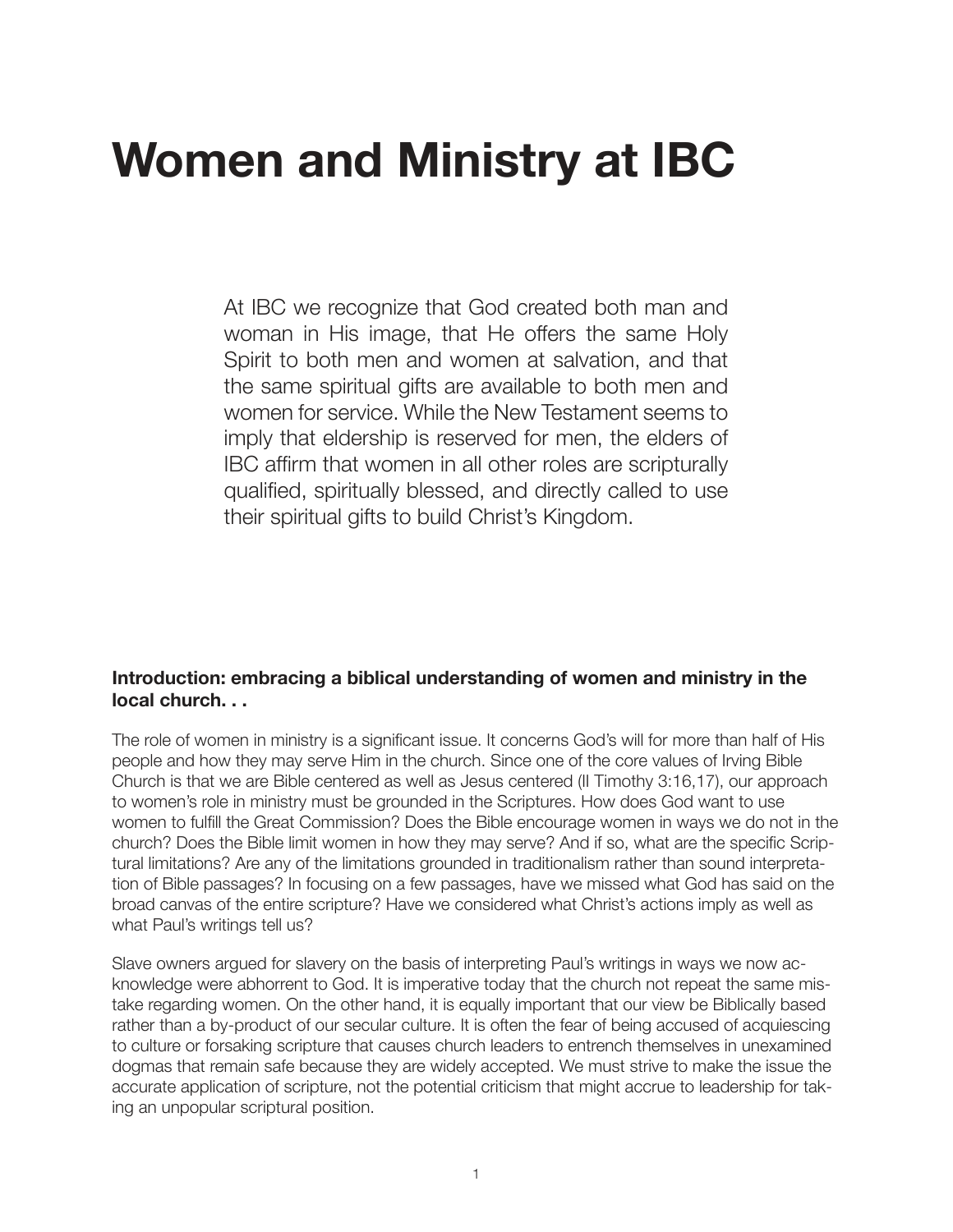Many Protestant denominations are now ordaining women and positioning them in the key ministry leadership roles. Have they acquiesced to radical feminism, abandoning their Biblical roots? Even among Bible-believing evangelicals there are differing opinions on specific roles. Can a woman teach a Sunday School class? Can she preach on Sunday morning? Should she be ordained? Can she serve as an elder? Answers to these questions are often based on differing interpretations and applications of key passages. Volumes of literature have been generated on the issue, and it is possible to support virtually any preconceived view. The subject generates strong emotions in both men and women, and we must base our arguments not on what we want the Bible to say, but rather on what it actually promotes.

We acknowledge that there are respected evangelical Bible scholars who hold to the inerrancy of Scripture and yet come to different positions on the biblical role of women in ministry. Due to the difficult complexity of this issue in the scriptures and the broad range of positions taken on it by good and godly people within the evangelical spectrum, we have ceased using terms like "right and wrong" to describe them. Rather, in the spirit of the Jerusalem Council in Acts 15, we at IBC are seeking to do "what seems good to us" in light of the teaching of scripture, the leadership of the Holy Spirit, and the state of the culture we are attempting to reach for Christ and His Kingdom.

As we proceeded, the elders of Irving Bible Church asked the Holy Spirit to "guide us into all truth" as we sought God's will on this matter humbly and prayerfully through multiple means: through the study of scripture, through reading several evangelical and scholarly books on the subject, through sitting under the teaching of three separate seminary professors with differing views of the issue, through listening to various audio messages on the subject, through meeting on two occasions with several godly women from both inside and outside IBC who gave us their personal perspectives and experiences in the church, and through deliberating carefully amongst ourselves. This process took over a year, and yielded the following major findings:

- **1. The accounts of creation and the fall (Genesis 1-3) reveal a fundamental equality between men and women.**
- **2. Women exercised significant ministry roles of teaching and leading with God's blessing in both Old and New Testaments.**
- **3. Though the role of women was historically limited, the progress of revelation indicates an ethic in progress leading to full freedom for women to exercise their giftedness in the local church.**
- **4. Key New Testament passages restricting women's roles were culturally and historically specific, not universal principles for all time and places.**
- **5. Though women are free to use all of their giftedness in teaching and leading in the church, the role of elder seems to be biblically relegated to men.**

The remainder of this document elucidates these five findings.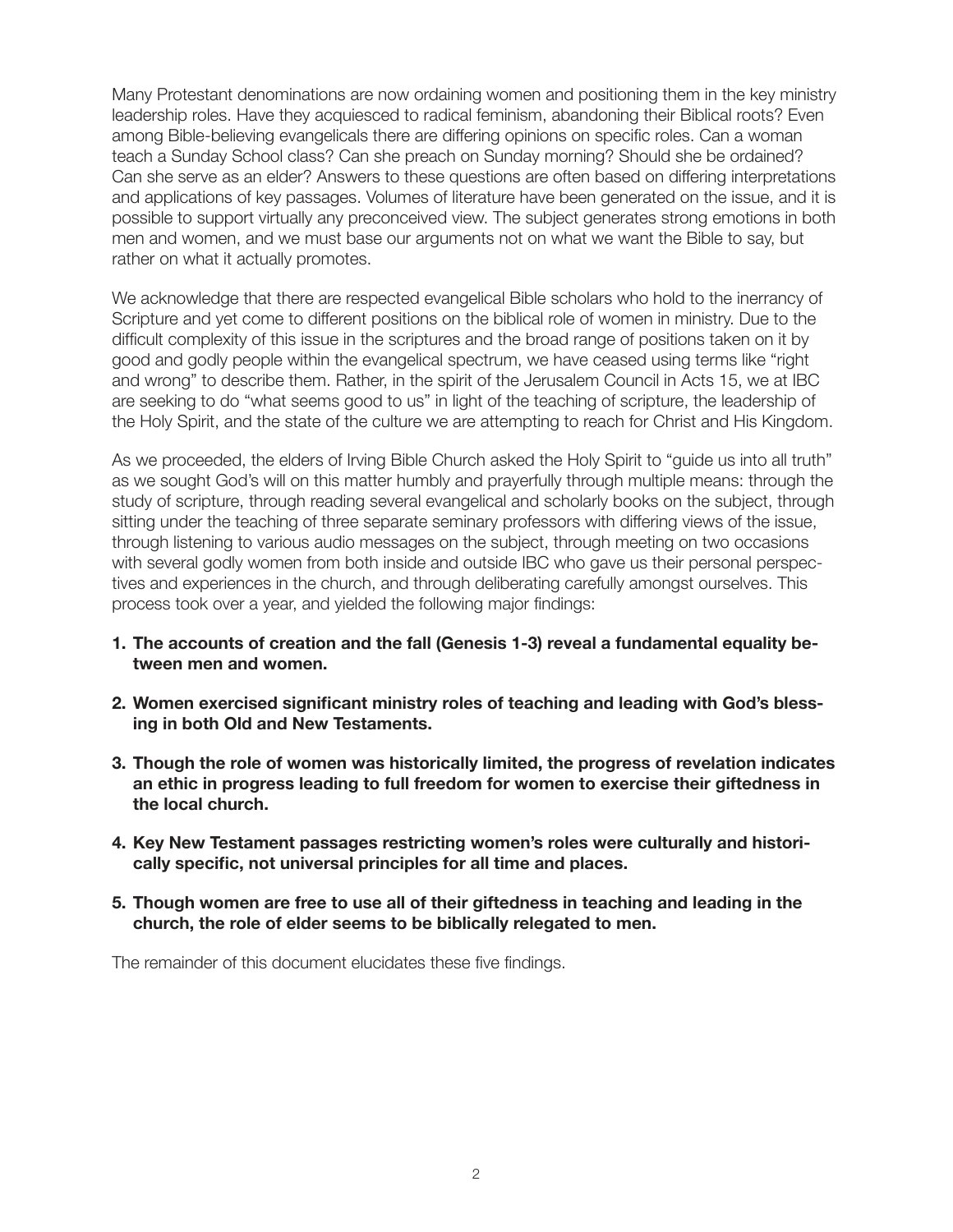## **1. The accounts of creation and the fall (Genesis 1-3) reveal a fundamental equality between men and women**

The first two chapters of Genesis reveal two foundational truths concerning men and women. Genesis 1 speaks of equality and Genesis 2 speaks of differentiation.

# **A. On Equality (Genesis 1)**

1:26 "Then God said, 'Let us make man in our image, in our likeness, and let them rule over the fish of the sea and the birds of the air, over the livestock, over all the earth, and over all the creatures that move along the ground.'

1:27 "So God created man in his own image, in the image of God he created him; male and female he created them.

1:28 "God blessed them and said to them, 'Be fruitful and increase in number; fill the earth and subdue it. Rule over the fish of the sea and the birds of the air and over every living creature that moves on the ground."

The word "man" is used in a universal sense. It is generic including both men and women. They are given the shared responsibility, a mission and commission, of joint dominion over the earth. They are called to fill the earth, subdue the earth and rule it together.

But as the human race comes from the hand of the Creator, it comes divided into male and female. Both are made in the image of God. One is not superior and the other inferior. But they are different.

# **B. On Differentiation (Genesis 2)**

Genesis 2 gives us a play by play, detailed account of what God did in Genesis 1. God made man first.

2:7 "And the Lord God formed man from the dust of the ground and breathed into his nostrils the breath of life, and man became a living being."

God put the man in a beautiful place and instructed him to "work it and take care of it." (2:15) God gave man instructions on life in the garden which he later passed on to woman who was not present when the instructions were given. God warned the man concerning the forbidden tree, and God directed man to name the animals. Each of these animals had a counterpart, but there was no counterpart for man. In this exercise, God showed man his desire and need for a companion.

God gives us his motivation for creating woman in 2:18.

2:18 "It is not good for man to be alone. I will make a helper suitable for him."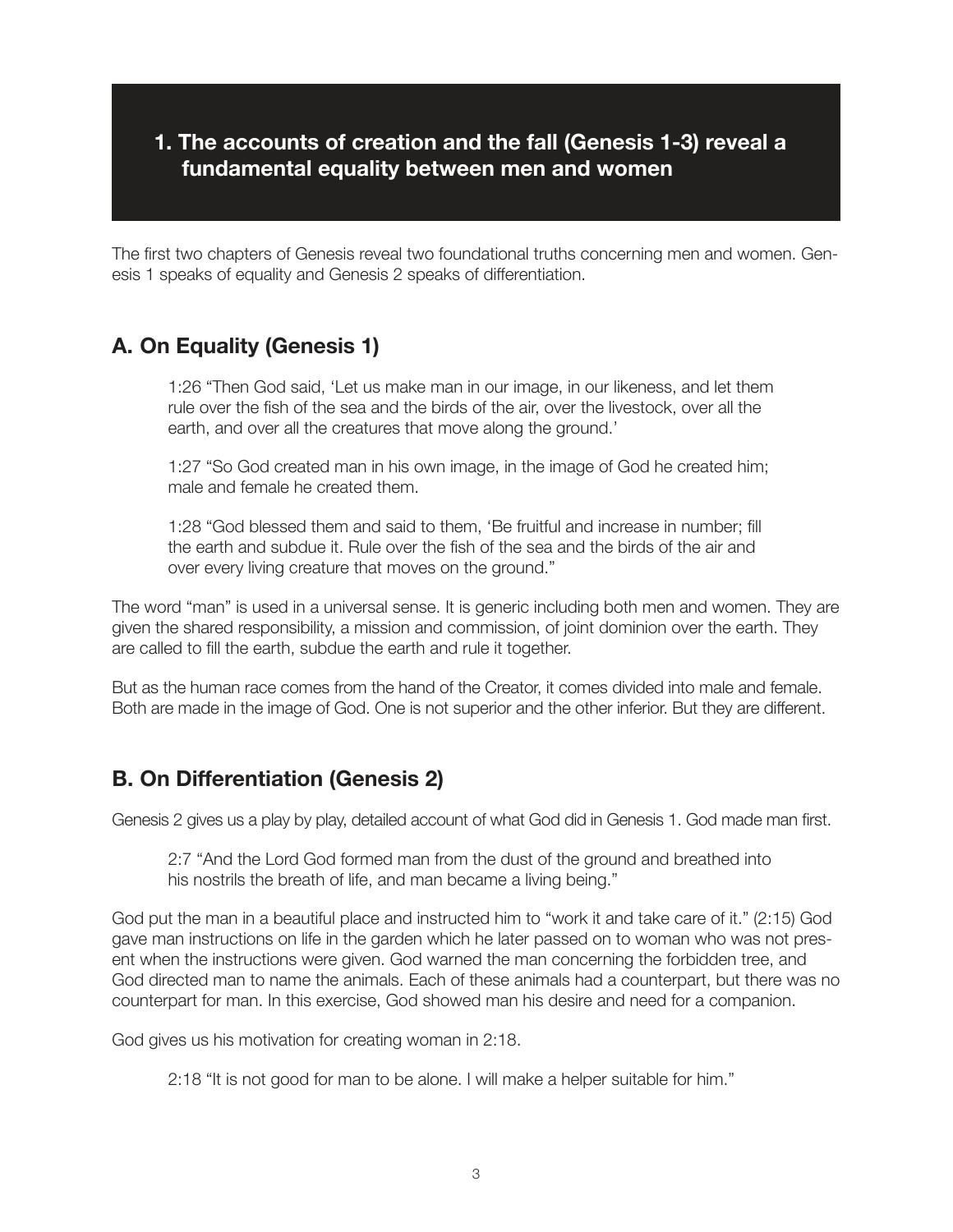Then God created woman out of man.

2:21 "So the Lord God caused the man to fall into a deep sleep; and while he was sleeping, he took one of his ribs and closed up the place with flesh.

2:22 "Then the Lord God made a woman from the rib he had taken out of man..."

In order for man to accomplish God's mandate of filling, subduing and ruling the earth, he needed a helper. It was God's idea that he not take on this challenge alone. So God gave him a counterpart, a correspondent, his other half. Neither superiority on his part nor inferiority on hers is implied, although, clearly, she is sourced in him. (2:23 "...she shall be called woman for she was taken out of man.") She is the same nature, the same flesh and blood, as he is.

Bible commentator Matthew Henry expresses this equality when he writes, "The woman was made of a rib out of the side of Adam; not made out of his head to rule over him, nor out of his feet to be trampled upon by him, but out of his side to be equal with him, under his arm to be protected, and near his heart to be beloved."

The word "helper" is used often in the Old Testament of God who helps the needy (Psalm 33:20, I Samuel 7:12). There is no hint of subordination in this term. They work side by side. Woman is man's equal. Woman was made for man in Genesis 2, but even when Paul makes that point in I Corinthians 11:9, he immediately adds:

"In the Lord, however, woman is not independent of man, nor is man independent of woman. For as woman came from man, so also man is born of woman. But everything comes from God."

Although she stands by his side, she is different from Adam. Otherwise God would simply have been content with a race of men only. She is his complement and completion. Their differences – expressed in different perspectives, roles and responsibilities— would bring about God's ideal plan.

Also, Genesis 2 shows us that the union of man and woman was to become the basic life unit on earth.

2:23 "The man said, 'This is now bone of my bones and flesh of my flesh..."

2:24 "For this reason a man will leave his father and mother and be united to his wife, and they will become one flesh."

The author of Genesis lived in a patriarchal society in which the woman was expected to leave her family and join her husband's clan. The verse makes it clear that the husband is to leave his family also, not just the wife. They are both to make this new union the most significant human relationship in their lives. Together they are to populate the earth and oversee it.

# **C. On the Fall (Genesis 3)**

Genesis 3 shows how sin entered the world. The serpent approached the woman first, although 3:6 makes it clear the man was present. ("...She also gave some to her husband, who was with her, and he ate it.") Why did the serpent approach the woman first? Not because she was more gullible, but probably because she had only heard the mandate from God secondhand. The man was the beneficiary of the direct revelation from God at a time when the woman had not yet been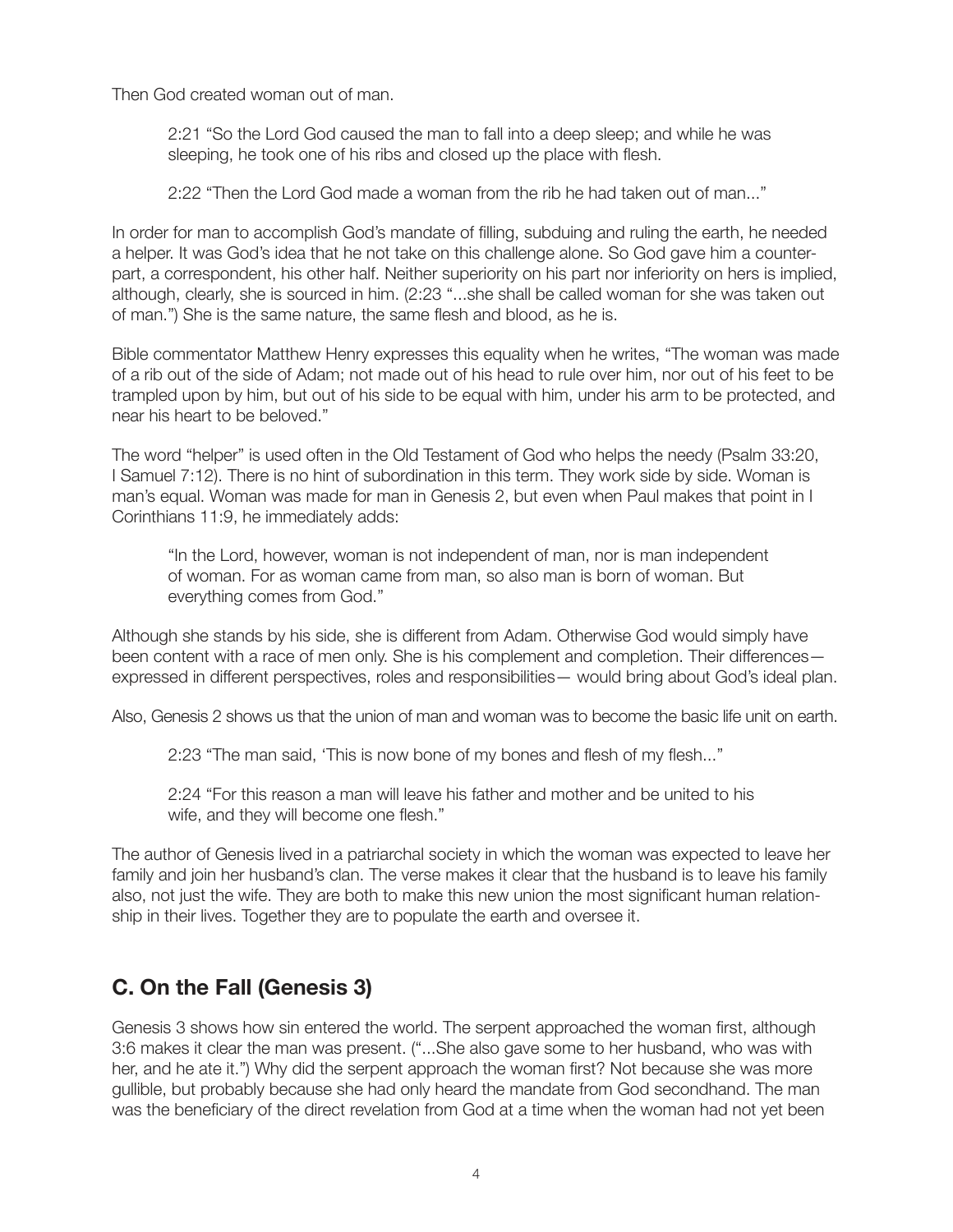created. The man's personal experience of the prohibition made him more competent to withstand the serpent's onslaught. This made the woman a more likely target. Both the man and woman sinned and so both are equally fallen. But there was a difference in the way they sinned. When God confronted the man, the man shirked responsibility and blamed the woman.

3:12 "The man said, 'The woman you put here with me--she gave me some fruit from the tree, and I ate it."

When God confronted the woman, she realized she had been deceived and admitted it.

3:13 "...The serpent deceived me, and I ate."

Regardless of the way they sinned, both are equally guilty and both are recipients of the curse of death—the ultimate punishment for sin. (3:19b) Yet in Romans 5:12 the man is held responsible because in being created first, he is the representative head of the race.

Romans 5:12 "Therefore, just as sin entered the world through one man, and death through sin, and in this way, death came to all men, because all sinned..."

Nevertheless, both man and woman were cursed, although the curses are different, again reflecting the differences between men and women.

Struggle and suffering would now infiltrate every aspect of life. God had commissioned them to "be fruitful and multiply," but now woman's childbearing would be accompanied with great pain. God had commanded them to "subdue the earth," but now man's work would be accompanied by painful toil, thorns and thistles. Now everyday survival for both would require sweat, struggle and suffering.

And part of that struggle would involve alienation between men and women.

3:16 "...Your desire will be for your husband, and he will rule over you."

The tenderness of a woman, her desire for the intimacy enjoyed before the fall, would empower her husband to make and keep her subordinate. Throughout the centuries, especially in non Christian countries, world history has documented the accuracy of this statement. But note that this "ruling" of men over women in Genesis 3:16 is not part of God's original plan. Rather, it is part of the curse and therefore not prescriptive of ideal male female relationships, just descriptive of the mess that sin's entrance occasioned.

Dr. A.T. Pierson in his book *The Bible and Spiritual Life* writes:

The practical inference, too often gathered from the record in Genesis, is that man was created as woman's lord and master...And under the sanction of this perverted notion, woman has been degraded for centuries and millenniums into a slave of man's despotism, a victim of his tyranny, and even a tool of his passions, when God meant her to be his companion and equal, his helper and counselor. This historic outcome of such perversion has been a long history of social wrong—polygamy with its harem and seraglio; domestic and social seclusion and exclusion, with its zenana; capricious divorce with its companion and consequence—adulterous unions, and a whole brood of kindred curses and crimes.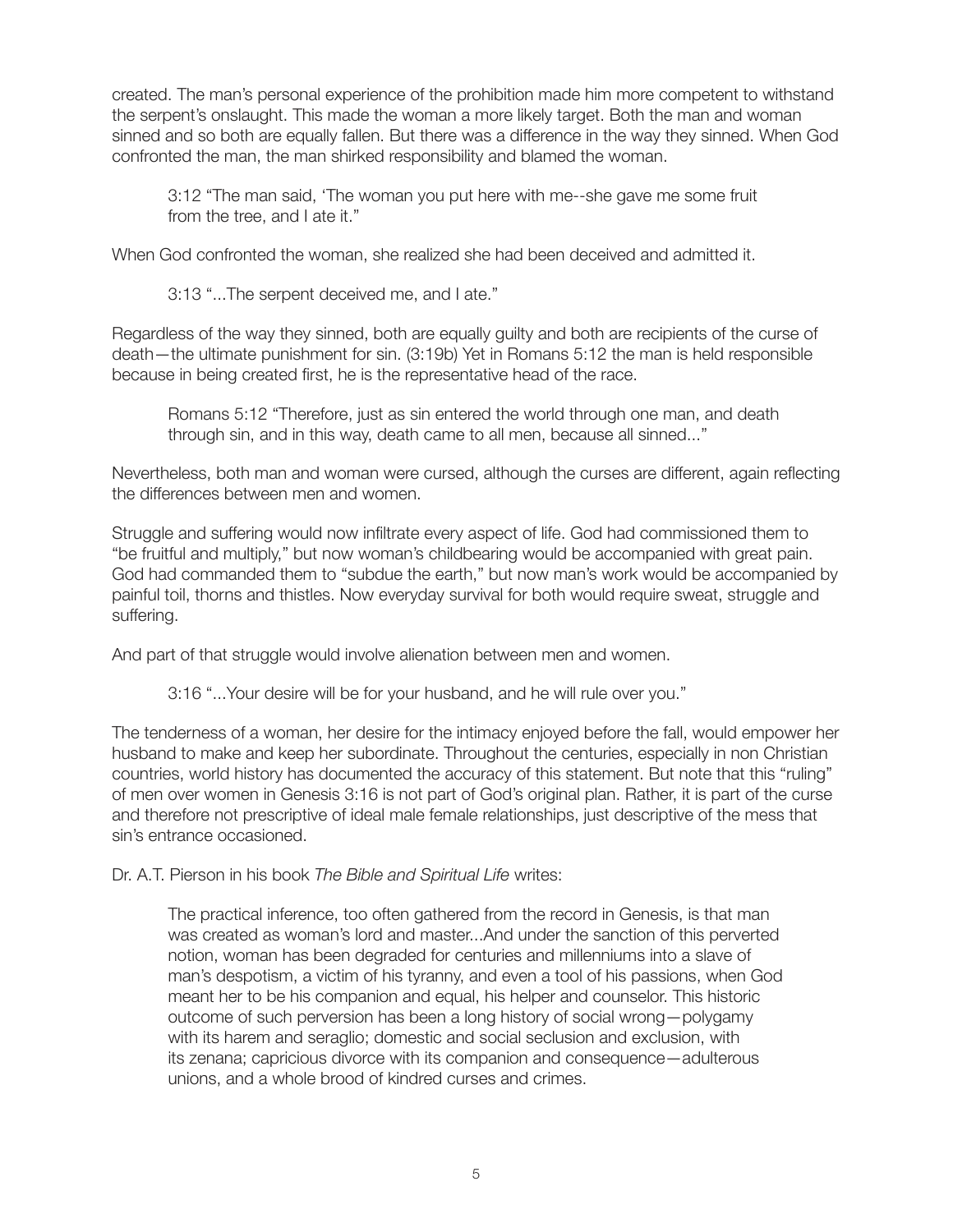Summary: Genesis 1-3 reveals a fundamental equality between men and women. It also reveals a differentiation hinted at now and more clearly defined in subsequent passages. Both the man and woman sin and are an equally depraved pair, although man, created first and representative head of the race, is held responsible for the entrance of sin. After the fall, man and woman are given punishments that uniquely reflect their differences. And, the entrance of sin perverts and distorts the relationship between man and woman so that cooperation tends to be replaced by competition.

**2. Women exercised significant ministry roles of teaching and leading with God's blessing in both Old and New Testaments.**

One of the key indicators of what women may do in ministry today is what women actually did do on the pages of scripture. Logic protests that it would be inconsistent of God to gift, call, and effectively use women in vital ministries throughout both testaments while simultaneously forbidding them to use their gifts in ministry.

# **A. Women in the Old Testament**

The prophetic ministry was the highest religious function in the old covenant. The priest entered the presence of God on behalf of the people, but the prophet went forth from the presence of God to the people. Only a prophet could stand and declare, "thus saith the Lord . . ."Although the majority of the old Testament prophets were male, the Bible mentions several female prophets and describes them as exercising the same kind of authority in the religious sphere as their male counterparts.

- A. Miriam is called a prophet in Exodus 15:20, and in Numbers 12, she is called "one to whom the Lord spoke".
- B. Deborah (Judges 4 & 5) was a prophet and a judge. She is introduced in Judges 4:4 this way, "Deborah, a prophet, the wife of Lappidoth was LEADING Israel at that time." Judges were the authoritative figures in Israel at that time. She became disturbed by the unchallenged domination of her people by their enemies and felt called to take the matter in her own hands. The commander in chief of the army, Barak, was too afraid to consider military action, so Deborah summoned him to meet with her. She told the general that he should fight a battle at a specific location and promised that God would grant victory. He refused to move unless Deborah accompanied him. She agreed, and on the day of battle, she gave a pep talk Barak and signaled for the engagement to begin. Deborah was the highest leader in Israel at the time even though she was married. And she rather than her husband was chosen by God to lead his people. So the question has to be asked - if God is opposed to women in roles of leadership, then why would he do that?
- C. Huldah (2 Kings 22:11-23:25) Desiring the anticipate the fate of his nation, King Josiah commanded the high priest and several of his notables to inquire of the Lord on his behalf. They could have gone to either Jeremiah or Zephaniah, both contemporaries of King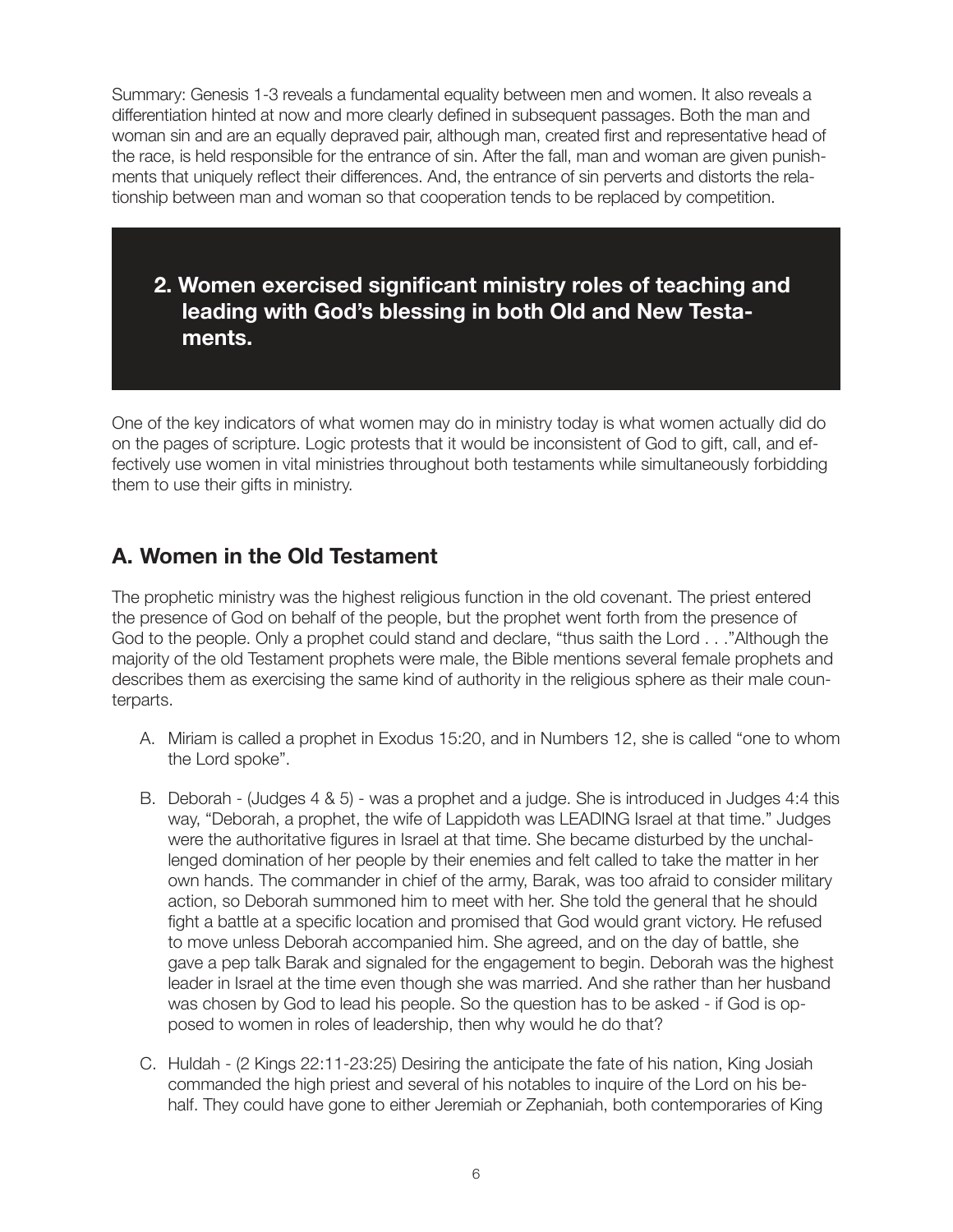Josiah. Instead they went to the prophet Huldah, who was the wife of a lower-rank temple officer. She delivered a scathing critique of the religious corruption of the nation and her prediction of doom motivated Josiah to effect profound changes in the religious life of the people. Thus, God used the spiritual leadership of a woman to convey his will to the king, to the high priest, and to her contemporaries so that she influenced the history of the whole nation.

In the Old Testament there are numerous other examples of women in ministry:

- A. Women served in the doorway of the Tabernacle. (Exodus 38:8, I Samuel 2:22)
- B. A woman's words are recorded in Proverbs 31. ("the words of King Lemuel that his mother taught him")
- C. Women sang in the Temple choirs. (Nehemiah 7:66-67)
- D. Women played an important part in proclaiming God's Word: "The Lord gives the command; the women who proclaim the good tidings are a great host." Psalm 68:11 ASV
- E. The prophet Joel predicted that the time would come when, "your sons and your daughters will prophesy...Even on my servants, both men and women, I will pour out my Spirit in those days." (Joel 2:28,29)

The Bible also records exemplary women whose character and decisions were respected and honored by men. Rebekah's wishes were respected when she was asked to become Isaac's wife. Jacob sought the counsel of his wives Rachel and Leah before moving back home. Abigail was a noble woman who risked her husband's anger by secretly sending a peace offering to appease David. She saved her own life and that of her household with her wisdom. Esther, by her heroic patriotism, delivered her people from annihilation. Hannah's prayer and prophecy is recorded for men and women throughout the ages to enjoy.

Summary: Woman in the Old Testament served as prophetesses, civic leaders and judges. Their wisdom, spiritual insight, leadership, and courage are illustrated in Scripture as examples of the way God uses women to carry out his purposes and plans.

# **B. Women in the New Testament**

Again, women were active participants in proclaiming Christ and building his kingdom here on earth. Jesus Himself was deeply counter-cultural in the ways that he honored and included women in and through His own earthly ministries. In a culture where women were generally viewed as being responsible for the evil in the world and were strictly segregated from the social and religious life of the communities as inferior and unteachable, Jesus treated women with dignity and honor and included them in his ministry. Examples of both include:

### **In the Gospels:**

A. Mary, the mother of Jesus, announced to the world that Christ had come. (Luke 1:46-55)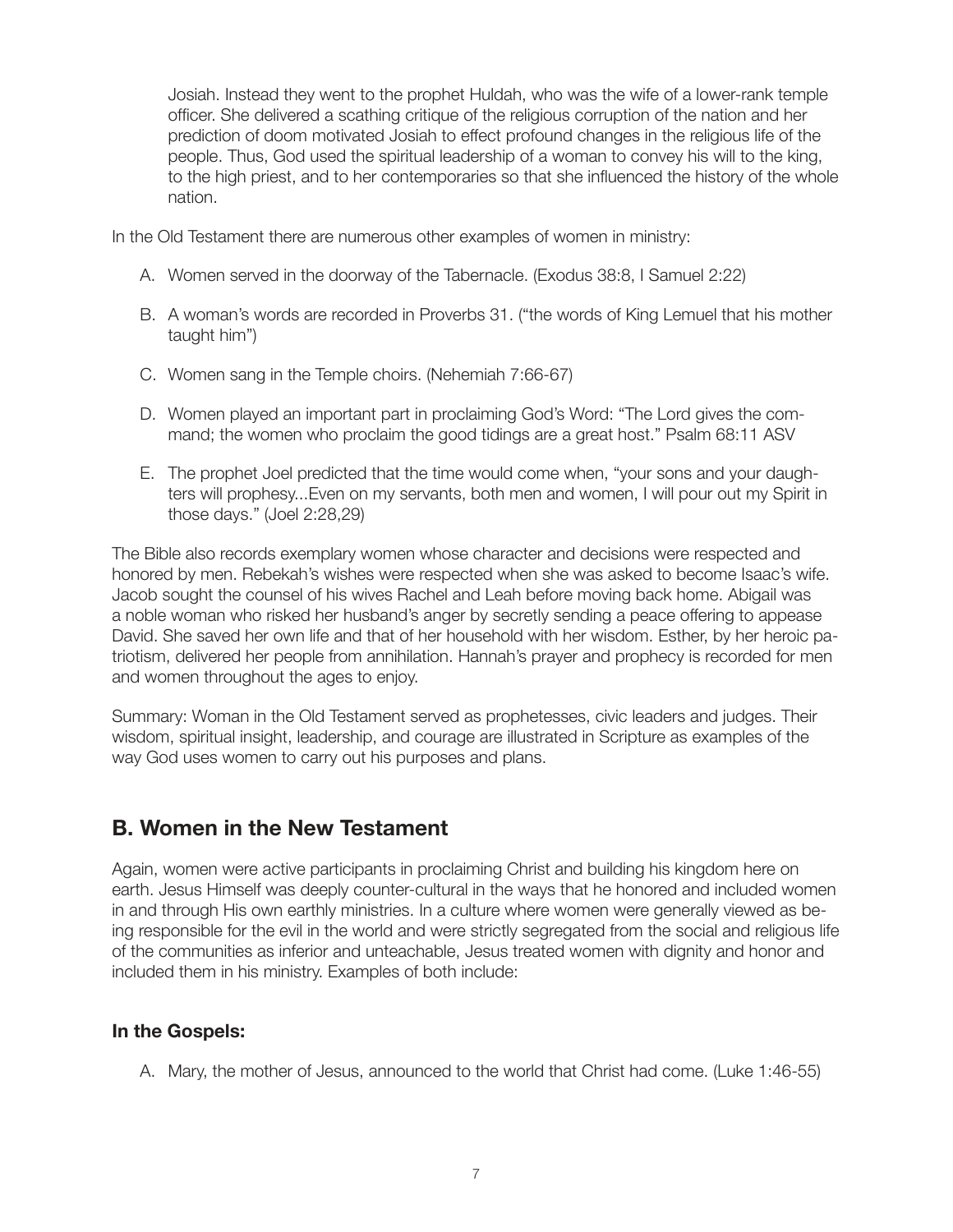- B. Anna was a prophetess and evangelist in the Temple who continually and publicly spoke about Jesus. (Luke 2:36-38)
- C. Loyal women accompanied Jesus on his ministry tours. (Matthew 27:55, Mark 15:41, Luke 8:1-3). Luke 8:1, "After this, Jesus traveled about from one town and village to another proclaiming the good news of the kingdom of God. The twelve were with him, and also some women who had been cured of evil spirits and diseases; Mary (called Magdalene) from who the seven demons had come out; Joanna the wife of Cuza, the manager of Herod's household; Susanna; and many others. These women were helping to support them out of their own means."

Mary Magdalene became a close friend of Jesus. Her loyalty to him took her to the foot of the cross when the male disciples had abandoned him and then to the tomb where he was buried. She became the first of his followers to see the empty tomb (Luke 24:10), to speak to the risen Christ (John 20:16) and to proclaim the message of the resurrection (Luke 24:10)

- D. Jesus spoke publicly with a Samaritan woman and in contrast to rabbinic standards, treated her with respect. (John 4:4-26)
- E. Jesus had women friends in contrast to custom. (Luke 10:38-42)
- F. Jesus ministered to the physical ailments of women. (Mark 1:29-31, Luke 8:40-56; 13:10-13)
- G. Jesus defended women in a male-dominated culture. (Matthew 19:3-10; Mark 10:11, Luke 7:11-17; 20:47)
- H. Jesus publicly affirmed women in front of men. (Luke 7:44-50)
- I. Jesus drew attention to the devotion of a poor widow to teach a lesson on money. (Mark 12:41- 44)
- J. Jesus lauded Mary's action of sitting at His feet to learn—a privilege culturally reserved for men only. (Luke 10:42)
- K. Women praised Jesus publicly in the synagogue. (Luke 13:13)
- L. Mary of Bethany was the only person among Jesus' disciples to grasp the significance of His repeated declarations that he would soon die and be resurrected. (Matthew 26:10-13)
- M. Influential women supported Jesus financially. (Luke 8:2,3)
- N. Women stood by Jesus at the cross (John 19:25) and some lingered and watched his burial when most of the male disciples had already fled. (Mark 15:47)
- O. Jesus first appeared to women after His resurrection. He commissioned them as the first witnesses of the good news in a culture where women were traditionally prohibited from being witnesses in a court setting. (Mark 16:9, John 20:10-18)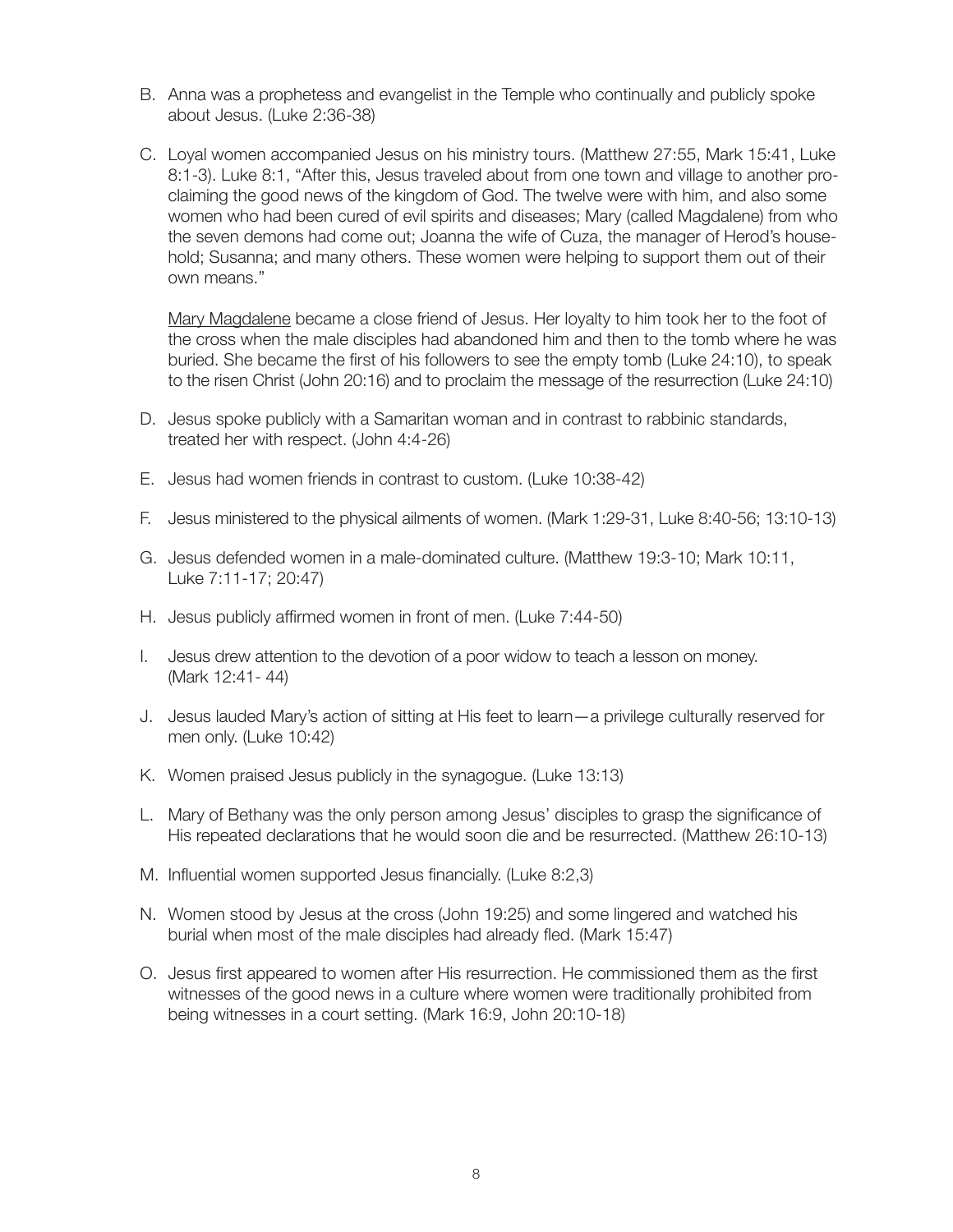## **In the early church:**

- A. Women prayed with the apostles in the upper room; men and women prayed together. (Acts 1:14, 12:12)
- B. The Holy Spirit fell on both men and women at Pentecost. (Acts 2:1-4)
- C. Peter related the Pentecostal outpouring to Joel's prophecy "Your sons and your daughters shall prophesy..." (Acts 2:17,18)
- D. Women in the early church were persecuted and suffered for their faith because their activity in ministry and proclamation made them targets of persecution. (Acts 22:4)
- E. Dorcas was a disciple well known and respected for her service to the church. (Acts 9:36-42)
- F. Mary, the mother of Mark, was active in hospitality and good works for the Lord. (Acts 12:12)
- G. Lydia was a successful business woman and charter member of the church at Philippi; the gospel entered Europe through her open heart and open home. (Acts 16:11-15, 40)
- H. Euodia and Syntyche (Philippians 4:2-3) Paul calls on them to agree in the Lord, and goes on to say that they struggled together with him in the gospel along with Clement and the rest of the fellow-workers. Again implying that they were "fellow - workers". By the way, a few other people called that by Paul were Timothy, Apollos, and Mark, and Luke. The importance of this title is illustrated in I Cor 16:16 where Paul exhorts the Corinthians to be subject to the house of Stephanas and to "every fellow worker" and laborer.
- I. Philip's four daughters were prophetesses. (audible public ministry) (Acts 21:8,9). They all prophesied in Acts 21:19, and Paul encourages women to prophesy.
- J. Priscilla and Aquilla took Apollos aside and "explained to him the way of God more adequately." (Acts 18:24-26). Paul called them "fellow workers" who "risked their lives for me. Not only I but all the churches of the Gentiles are grateful to them." (Romans 16:3,4). Priscilla is consistently named first, indicating that she was the primary teacher of the duo. Apollos was a learned man who spoke with great fervor and taught about Jesus accurately - but scripture says that he only knew about the baptism of John. They instructed him even through he was "well-versed" in scripture, and he received instruction from a woman. In Romans 16:3, Paul calls Pricsilla a "fellow worker".
- K. Phoebe was a deacon in the church at Rome. (Romans 16:1,2). The same word diakonos, translated "servant" when referring to Phoebe, is rendered "minister" when applied to Paul and Apollos (I Corinthians 3:5) and "deacon" when used of other male officers of the church (I Timothy 3:10, 12,13). Paul commanded the church (men and women) to "help her in whatever matter she may have need" (verse 2).
- L. Tryphena and Tryphosa were hailed as "women who work hard in the Lord." (Romans 16:12)
- M. Persis was a dear friend of Paul's who also worked incessantly for the Lord. (Romans 16:12)
- N. Rufus' mother was so precious to Paul that he honored her by calling her his mother too. (Romans 16:13)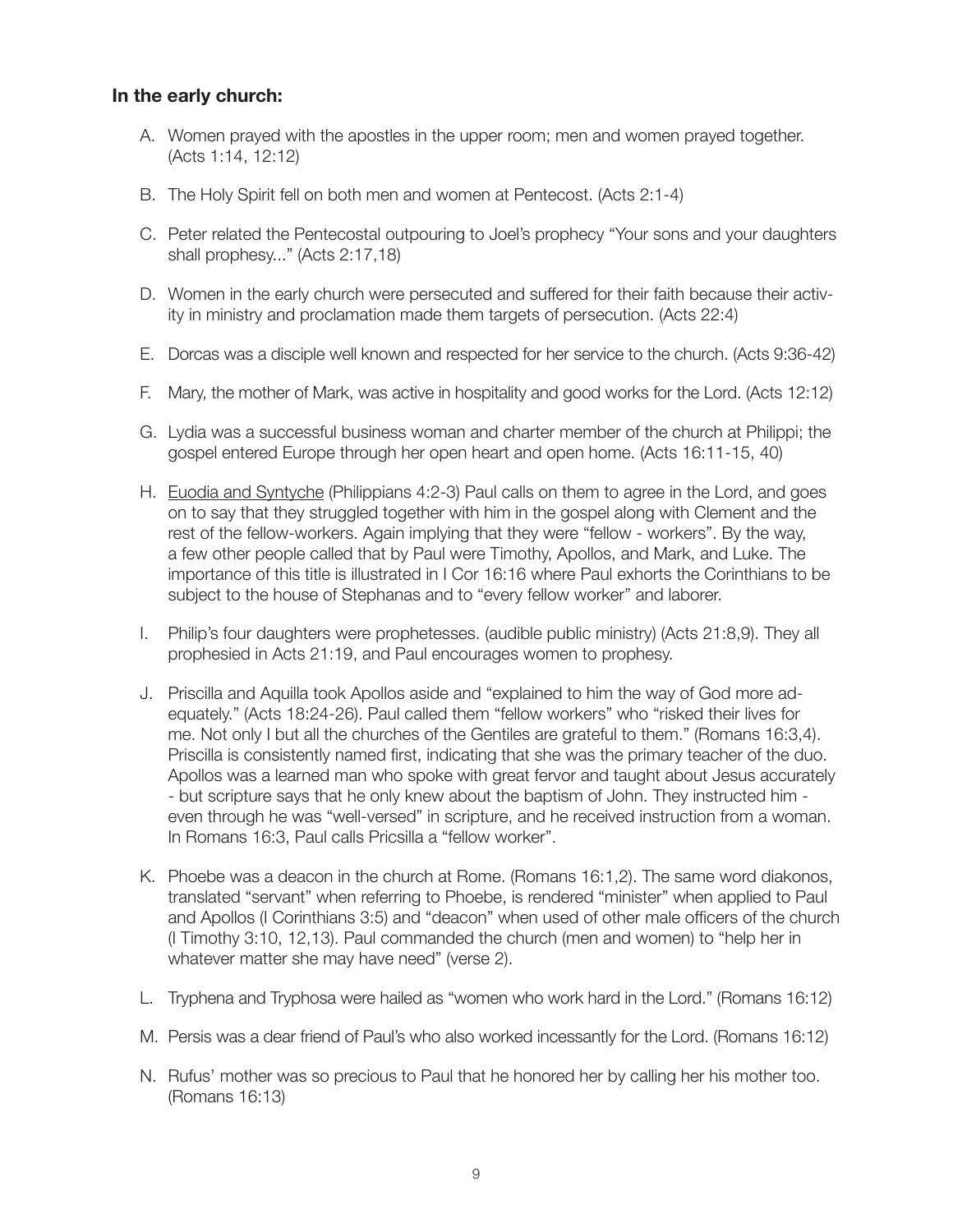O. Junia (Romans 16:7) Paul says, "Greet Andronicus and Junia, my relatives who have been in prison with me. They are outstanding among the apostles." Andronicus is a male name, but Junia is thought by many scholars to be a female. And if that's the case, then we could conclude that women functioned as apostles.

In Romans 16, 10 of the 29 people greeted and commended were women. Surely the women listed were active and significant in Gospel ministry to receive such greetings. There is no distinction in status or service. However, although there were many women disciples, there were no women apostles.

## **In the teachings of Paul and Peter**

- A. Women and men obtain salvation in the same way. They are both co-heirs of the grace of God. (Ephesians 2:8,9; I Peter 1:18,19; 3:7)
- B. Women are given spiritual gifts just as men are. These gifts include teaching, pastoring and leadership. (Romans 12:3-8, I Corinthians 12:7-11 and 27-31, I Peter 4:10-12)
- C. Women are included in the priesthood of believers. (I Peter 2:5,9)
- D. Older women are responsible to teach and train the younger women. (Titus 2:3-5)
- E. Women prophesied in the early church. (Audible public ministry) (I Corinthians 11:5)

Summary: Jesus made a point of valuing women and took a stand against his male-dominated culture. He worked with women, taught women and honored them. Furthermore, women participated in significant ministry in the early church. When Godly men and women linked arms and worked together within the parameters of Scripture, Christianity spread rapidly.

**3. Though the role o f women was historically limited, the progress of revelation indicates an ethic in progress leading to full freedom for women to exercise their giftedness in the local church.** 

From the patriarchal norm of the Old Testament, the New Covenant constitutes radical changes with regard to women and their ministry roles among the people of God. A definite "ethic in progress" seems to be at work restoring the pre-fall equality of the sexes and indicating a trajectory of freedom for women that transcends even the time framework in which New Testament documents were inscribed.

For example, all believers are filled with the Holy Spirit and gifted in prophetic ministry without respect to age, gender or social status (Joel 2:28-29; Acts 2:17-18). Whenever a believer has received a ministry gift from the Holy Spirit, that person should use that gift (Rom. 12:3-8; 1 Peter 4:10-11). Every believer has the responsibility to exercise his or her ministry gifts, and no believer has biblical warrant to deny or restrict other believers' Christlike use of their gifts in ministry.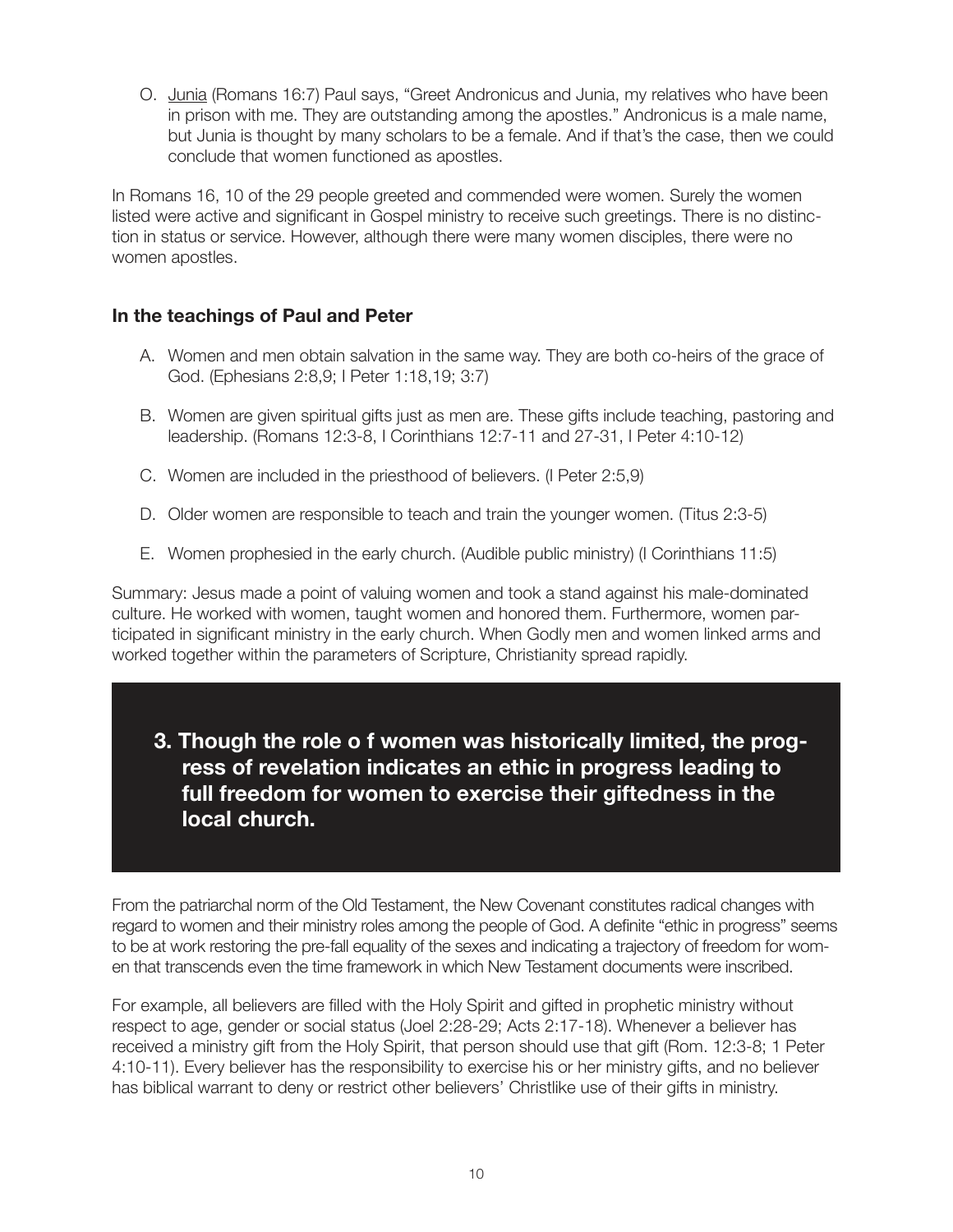In the new covenant in Christ there is no longer any distinction in spiritual privilege or status between Jew and Gentile, slave and free, male and female (Gal. 3:26-28). Husband and wife are equal heirs of God's gift of life (1 Peter 3:7). Every believer is an adopted child of God, an heir of God and co-heir with Christ (Romans 8:15-17). Male and female—without distinction—were both given authority over all the earth (Gen. 1:26-28), and all believers are destined to rule together with Christ in the world to come (Dan. 7:18, 27; 1 Cor. 6:2-3; 2 Tim. 2:12; Rev. 2:26-27; 3:21; 5:10; 2:5).

Thus there is no socially or biologically based inequity in spiritual status or authority. Women and men share equally in creational authority, personal agency and responsibility, and spiritual rights and privileges. Every believer is a recipient of the Spirit's power and is called to exercise authority in God's kingdom, both in this life and in the life to come. All believers are equal inheritors of the rights of spiritual "sonship" (Eph. 1:5). Since we are all equally heirs of God, every believer has an equal right—and responsibility—to represent the Father, and to hear from, obey, and stand directly accountable to God apart from any merely human mediator.

All believers are priests unto God (1 Peter 2:5, 9; Rev. 1:6; 5:10), and all are representatives of God to the church and the world (2 Cor. 5:20). There is only one mediator between God and humans, our high priest Jesus Christ (1 Tim. 2:5). With Christ as high priest, every believer can come directly before God in prayer and worship (Heb. 4:14-16; 13:15-16). Every believer has been given the priestly ministry of representing Christ to the world and the church, and of ministering to, hearing from, and standing accountable directly to God. Thus no believer has been given the ministry of mediating another believer's relationship with God; this ministry belongs to Christ alone.<sup>1</sup>

The seeds of freedom for women to use their gifts in leading and teaching that were sown by these principles of equality introduced in the New Covenant continued to sprout and flourish in the centuries that followed. Through the positive influences of the Christian faith, the history of Western civilization has been a story of the gradual overthrow of oppressive political structures, the creation of more democratic alternatives, and the emergence of greater freedoms for all. The distinctive theology of the Protestant Reformation, particularly its liberating and exultant celebration of the priesthood of all believers, was a major stimulant to these impulses in Europe and beyond. Most Christians see God's providence in these liberating developments. They regard freedom as a central theme of the gospel, because Christ came to set captives free (Luke 4:18), and whom the Son sets free will be free indeed (John 8:36).<sup>2</sup>

A central New Testament passage that establishes equality with implications that transcend even the context in which it was written is Galatians 3:26-28:

Galatians 3:26-28 "You are all sons of God through faith in Christ Jesus for all of you who were baptized into Christ have clothed yourselves with Christ. There is neither Jew nor Greek, slave nor free, male nor female, for you are all one in Christ Jesus."

This text shows that something has changed with the coming of the new covenant. Under the old covenant, free Jewish men were granted a number of religious privileges that women, slaves, and

<sup>1</sup> Biblical data adapted from Rebecca Merrill Groothuis in *Good News for Women* and chapter six in *Discovering Biblical Equality.* 

<sup>2</sup> Historical summary adapted from Glen G. Scorgie, *The Journey Back to Eden*. Zondervan:2005, 23. He also writes: "Yet progress has been slow. As late as 1775, there was still no truly democratic government in the United States. In Britain the right to a university education was restricted to Anglicans until near the end of the nineteenth century. The practice of human slavery was tolerated in the United States until the 1860s. The many residual inequities after Emancipation in America required a civil rights movement in the 1960s, and that struggle continues today. Alongside these developments have risen female expectations for a voice, greater personal dignity, equal opportunity, and individual autonomy. Certain gains for American women stand out as landmarks, such as the legal right to own property, to attend university, and, with women's suffrage in 1920, to vote. Yet vestiges of gender inequality still survive in our culture."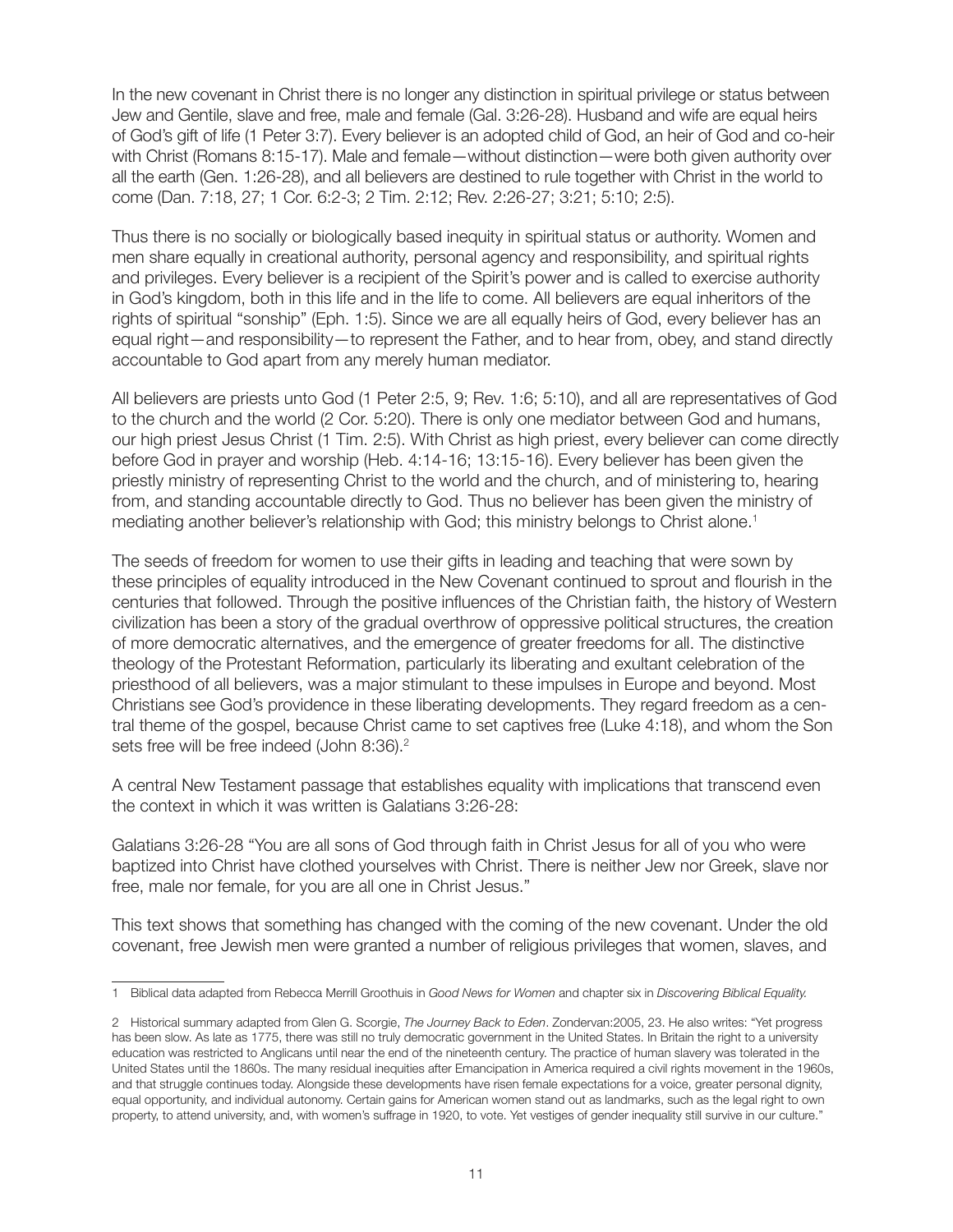Gentiles were denied; for example, only men received the sign of the covenant, i.e., circumcision, and the priesthood was reserved for male descendants of Aaron. It is precisely this old-covenant inequality in religious status that has been rendered obsolete in the new covenant. Now, all are one body in Christ. Male circumcision has been replaced with baptism, and the priesthood of all believers has no gender (or ethnic) restrictions.<sup>3</sup>

I. Howard Marshall writes: "The typical conservative evangelical method of dealing with Scripture, particularly its ethical injunctions, is to derive from any specific passage the underlying, 'timeless' principles or injunctions that are expressed in the cultural, specific setting of the time, and then to ask how these are to be re-expressed in a manner appropriate to a modern setting. . .a further principle recognizes that growth and development are possible both in doctrine and in ethical requirements beyond the explicit letter of the scriptural revelation. The recognition that slavery is incompatible with Christian faith goes beyond the explicit teaching of Scripture while being fully scriptural: we now recognize (as the biblical writers were as yet unable to do) that slavery is inconsistent with the biblical understanding of humanity in creation and redemption . . .we must go beyond the letter of scripture when the trajectory of scriptural teaching takes us further than what scripture explicitly states and requires us to recognize that some culturally specific scriptural teachings and commands are no longer mandatory" (I. Howard Marshall, "Mutual Love and Submission in Marriage", in *Discovering Biblical Equality*, editors Ronald W. Pierce and Rebecca Merrill Groothuis: IVP, 2005, pp. 201-202).

With that in mind, we must acknowledge that the cultural subordination of women was part and parcel of the patriarchal societies of biblical times. Women were thus expected, even legally required, to occupy a largely subordinate status with respect to social functions such as public leadership and teaching, property inheritance and ownership, and household governance.<sup>4</sup> The New Testament epistles exhorted believers to comply with the cultural customs of the day to the extent that compliance would not require disobedience to God's commands. But that does not mean that such compliance was permanent, especially with regard to issues such as slavery and women's roles that New Covenant revelations had already begun to undermine.<sup>5</sup> In fact, history shows that, when

<sup>3</sup> Rebecca Merrill Groothuis continues this thought: "The idea of a religious pecking order along lines of race, class, or gender is alien to the new creation in Christ. No particular ethnic, sexual, or social class of believers has the intrinsic right to exercise spiritual authority over or assume spiritual responsibility for believers outside the privileged class. All are equal members and full participants of the religious community. Anyone can enter the Holy of Holies and minister before the Lord as a priest. Free Jewish male believers no longer have cause to recite the ancient Jewish prayer in which they gave thanks to God that they were not born a slave, a Gentile, or a woman. The Christian community is rid of the religious restrictions that were placed on non- free, non-Jewish, non-male believers under Old Testament law. This is the difference grace has wrought" (See chapter ten in *Discovering Biblical Equality* and chapter one in *Good News for Women*.)

<sup>4</sup> One of the most widely cited rabbinic sayings from the early Mishnaic period that reflects an inferior position of women was included in a threefold daily prayer: "Praised be God that he has not created me a gentile! Praised be God that he has not created me a woman! Praised be God that he has not created me an ignoramus! (Tosephta Berakoth 7:18). This subordination of women continued to be practiced through church tradition in the early church. For example, note the attitude toward women of one of our most famous church fathers: "Augustine believed that God did not create the woman for any reason other than procreation. Explicitly he said: "If it were not the case that the woman was created to be man's helper specifically for the production of children, then why should she have been created as "helper" (Gen. 2:18)? Was it so that she might work the land with him? No because there did not yet exist any such labor for which he needed a helper, and even if such work had been required, a male would have made a better assistant. One can only posit that the reason for her creation as a helper had to do with the companionship she could provide for the man, if perhaps he got bored with his solitude. Yet for company and conversation, how much more agreeable it is for two male friends to dwell together than for a man and a woman!...I cannot think of any reason for woman's being made as man's helper, if we dismiss the reason of procreation." Sarah Sumner: *Men and Women in the Church*, Pg. 43-44. Also,

<sup>5</sup> In *Slaves, Women & Homosexuals*, William J. Webb has argued for what he terms a "redemptive-movement hermeneutic" in interpreting the New Testament. He writes:

<sup>&</sup>quot;For our purposes the expression cultural component and its various equivalents may be defined as 'those aspects of the biblical text that 'we leave behind' as opposed to 'take with us' due to cultural differences between the text's world and the interpreter's world as we apply the text to subsequent generations." Pg. 24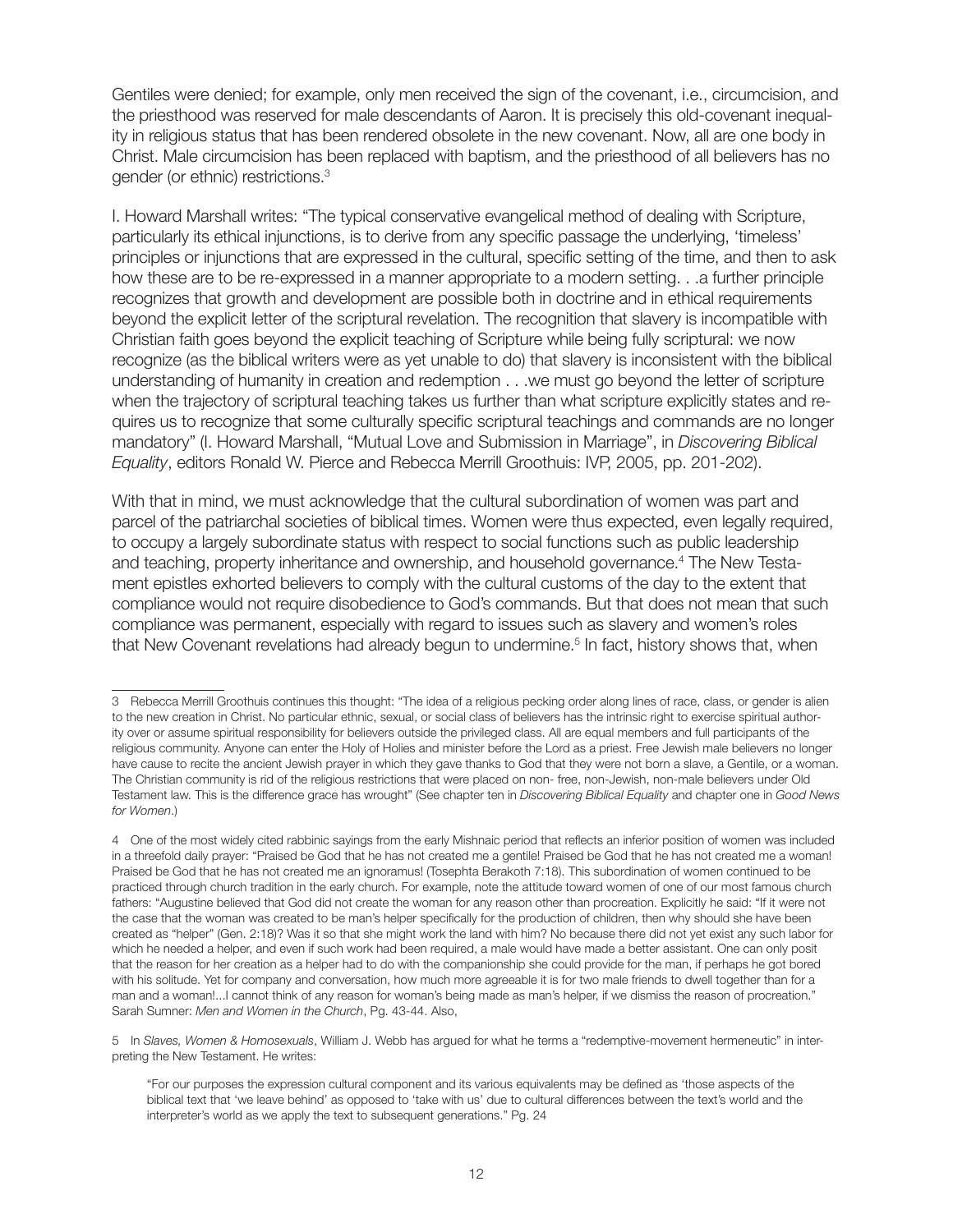unleashed to use the full range of their giftedness, women can be powerfully used by God to build His church.<sup>6</sup>

# **4. Key New Testament passages restricting women's roles were culturally and historically specific, not universal principles for all time and places.**

Three classic "problem" passages are I Corinthians 11:3-12, I Corinthians 14:32-36 and I Timothy 2:8-11. When interpreting these passages, following settled hermeneutical principles is essential:

- We must always consider the context.
- We must look behind local situations to find universal, timeless principles ( "meat offered to idols" not relevant to 20th century, but principle applies).
- We must realize that Paul sometimes accommodated the culture he was trying to reach in or-

"The term "redemptive-movement hermeneutic" captures the most crucial component of the application process as it relates to cultural analysis, namely, the need to engage the redemptive spirit of the text in a way that moves the contemporary appropriation of the text beyond its original-application framing. A sense of the biblical or redemptive spirit can be obtained by listening to how texts compare to the broader cultural milieu and how they sound within the development of the canon." Pg 30

The Christian seeking to apply Scripture today should examine the movement between the biblical text and its surrounding social text. Once that movement has been discovered, there needs to be an assessment of whether the movement is preliminary or absolute. Pg 36

6 "Marcella was…known for her keen mind and understanding of the Bible. She was a close associate of Jerome (who translated the Vulgate Bible), and when he was away from Rome, he referred those who sought his counsel to her. "If an argument arose about some evidence from Scripture," he wrote, "the question was pursued with her as the judge."

Argula von Stauffer (1492-1554) was Luther's most outspoken defender in the public arena, gaining her label of "insolent daughter of Eve" from her catholic opponents. For more than forty years she risked her life and the well-being of her family for the cause of the Protestant Reformation. In a letter to Catholic authorities she asked, "What have Luther and Melanchthon taught save the Word of God?" She taunted them for condemning Luther but not refuting him. In 1523, as a young mother, she boldly defended her views in a debate before the diet of the Empire Nurnberg. Stauffer…was persecuted not only by state officials but also by her husband, whose very livelihood was in jeopardy because of her activities. Luther recognized her sacrificial work in a letter to a friend…Stauffer's boldness was rooted in her conviction that she was following in a long line of ordinary people uniquely designated to serve God. "The extraordinarily militant roles of Deborah, Jael, Esther, Judith become archetypal," writes Peter Matheson. "Womanly 'shamefacedness' like all human shame, is thus overcome by the imperative of grace which makes them leaders and thinkers…This perception then unlocks for Argula the reluctance of all true prophets to speak…All normal categories have been turned upside down."

In the Bay Colony Anne Hutchinson (1591-1643) found a welcome acceptance among women, and she quickly established herself as a leader of them-especially…her greatest influence was in the spiritual arena. A student of the Bible, she began holding weekly meetings in her home for the express purpose of elucidating-and often challenging-the Sunday sermons. John Cotton, her minister, initially praised her ministry for encouraging "many of women (and their husbands)…to inquire more seriously after the Lord Jesus Christ."

Susanna Wesley, the mother of John and Charles (and seventeen other children), is perhaps rightly regarded as "the mother of Methodism"-not because she was an active Methodist herself but because of her enormous influence over her two sons. A strong and spirited woman, she challenged her husband's efforts to control her political views, and when he later abandoned her and the children, she preached sermons to his Anglican parishioners. Indeed, she preached so well that there was standing room only for those who came to hear her expound the Scriptures.

Major evangelical schools such as Nyack, Gordon, and Northwestern provided women with the training to preach, enter the pastorate and teach the Bible while committed to a high view of scriptural authority. Leading the pack was Moody Bible Institute of Chicago, opened by Dwight L. Moody in 1889 as the Bible Institute of the Chicago Evangelization Society. MBI women openly served as pastors, evangelists, pulpit supply preachers, Bible teachers and even in ordained ministry. *Discovering Biblical Equality*: Ronald Pierce and Rebecca Groothuis, edited by Gordon D. Fee, Pp. 31-41.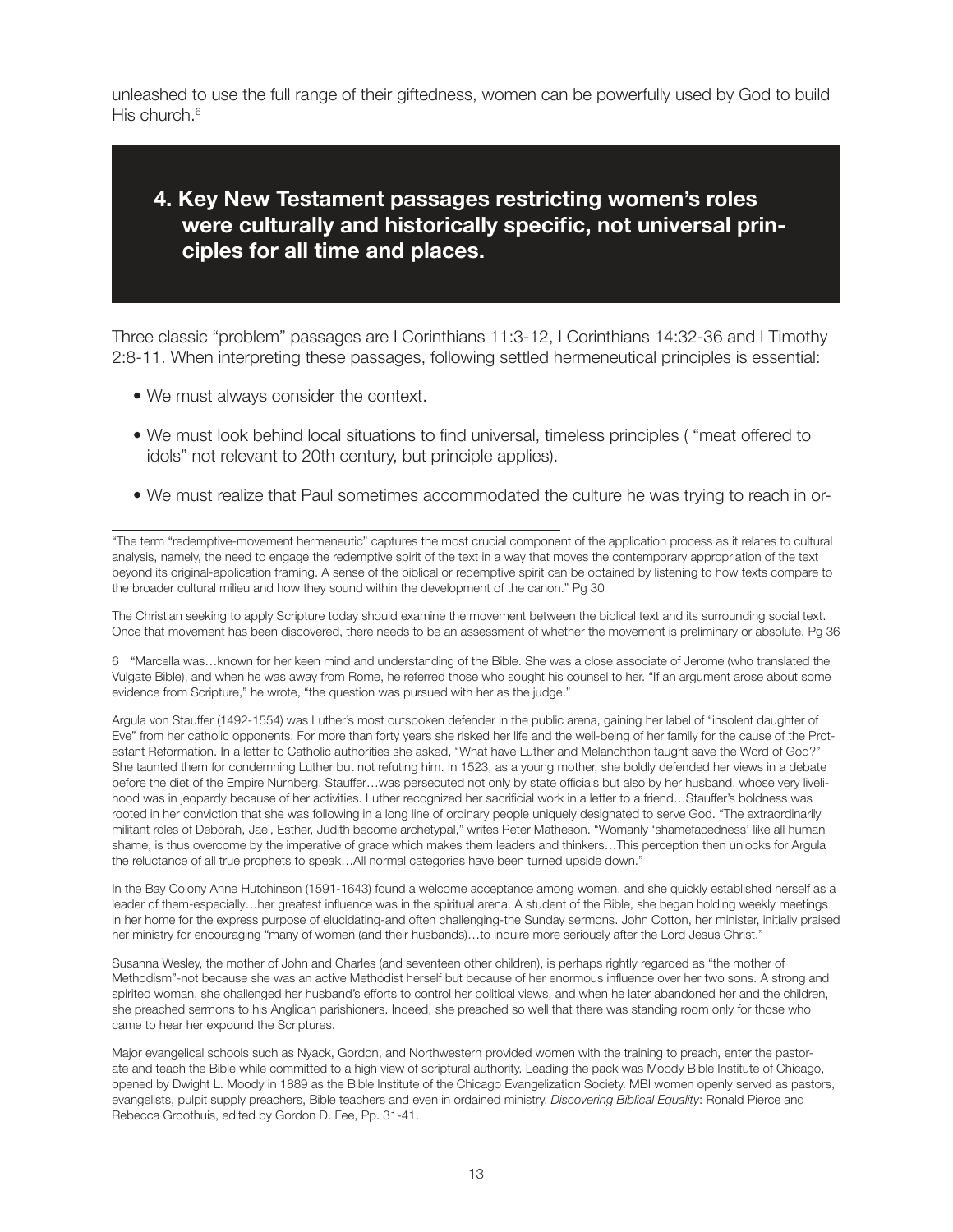der not to be a stumbling block to their salvation. For example, Paul instructed Timothy to be circumcised in I Corinthians 9:19-22. This was unnecessary but prudent to reach the people for Christ. Timothy limited his freedom in order to expand the ministry. Also, circumcision and Slavery (Slaves: "be obedient to masters" not advocating slavery!)

• We must always interpret unclear passages in light of clear passages.

# **A. I Corinthians 11:3-12**

3 Now I want you to realize that the head of every man is Christ, and the head of woman is man, and head of Christ is God.

4 Every man who prays or prophesies with his head covered dishonors his head.

5 And every woman who prays or prophesies with her head uncovered dishonors her head—it is just as though her head were shaved.

6 If a woman does not cover her head, she should have her hair cut off; and if it is a disgrace for a woman to have her hair cut or shaved off, she should cover her head.

7 A man ought not to cover his head, since he is the image and glory of God.

8 For man did not come from woman, but woman from man;

9 neither was man created for woman, but woman for man.

10 For this reason, and because of the angels, the woman ought to have a sign of authority on her head.

11 In the Lord, however, woman is not independent of man, nor is man independent of woman.

12 For as woman came from man, so also man is born of woman. But everything comes from God.

The passage seems to say that women are a disgrace if they come into the church without a covering— and they might as well be bald or go home and shave their heads! (11:6) That might occur in some countries today, but few American women come into the church service in a veil or scarf or with a shawl over their heads. Either IBC is in direct violation of scripture, or we have recognized that what those things meant in first century Corinth, they do not mean today in Dallas, Texas. What was Paul's point? We must first look at the meaning for the original audience before we attempt to glean a message for today.

Pagan and Jewish women who became Christians were assigned value and dignity unprecedented in their former lives. Jesus and Paul liberated women. They had women friends. Women served in the church and worshiped along side men. In Judaism, women were segregated in the synagogue and resigned to the women's court in the Temple. They couldn't even learn the Torah. The ritual for entry into Judaism was circumcision. What a radically social statement was the ritual for entrance into Christianity—-baptism for both men and women!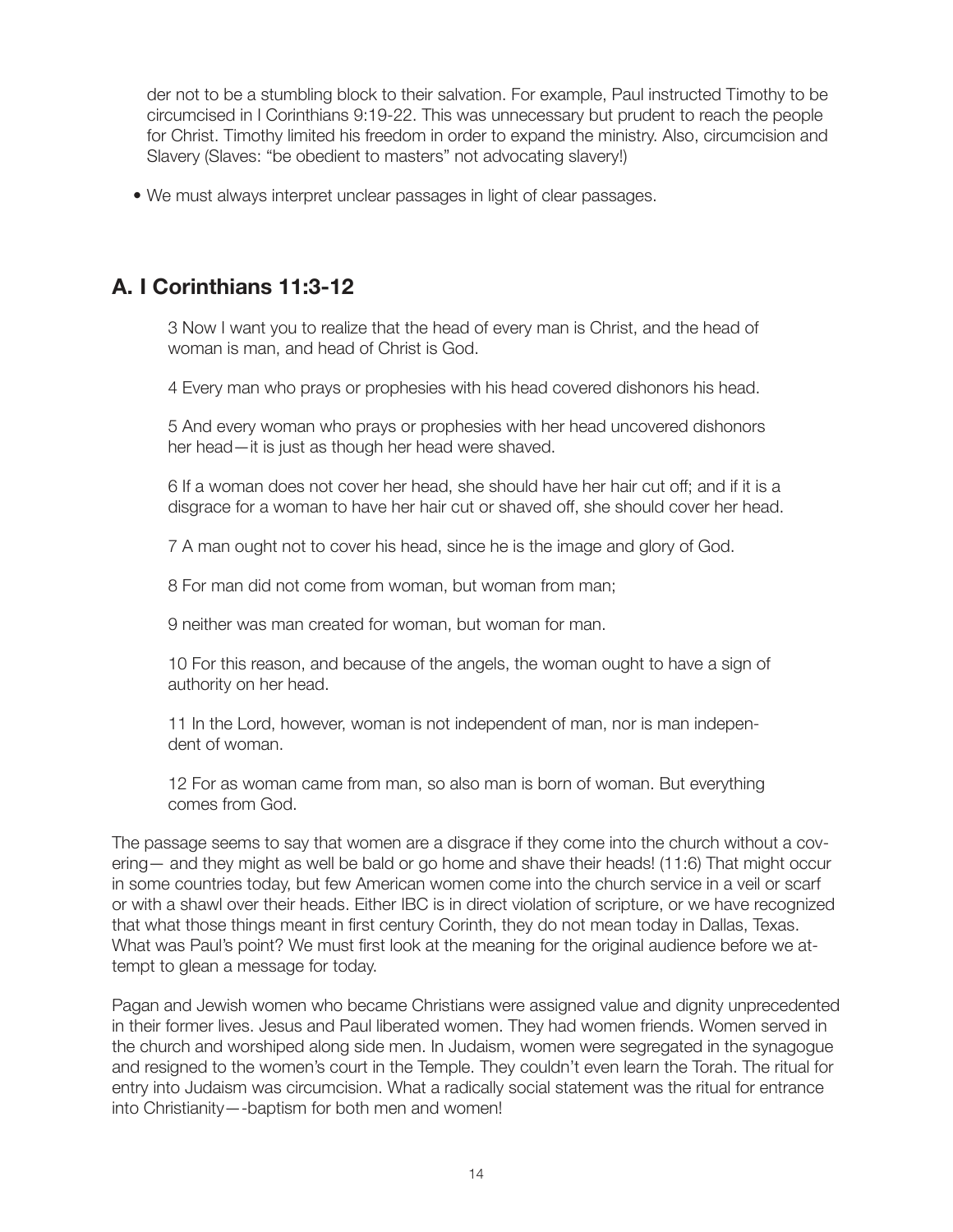However, in this letter to the Corinthian church, Paul doesn't sound like he is liberating women. Instead, he sounds like he is reprimanding them. It seems that they don't know how to act in church! In chapters 11 through 14, Paul admonishes the whole church--both men and women--on what they should wear, on how they should act at the Lord's table, and how they should and should not use spiritual gifts in the service. The thread running through this whole segment is ORDER. The Corinthians were wild, unruly and disorderly in church, and Paul is correcting them.

The first group he addresses are the women. They had been given greater freedom than ever before. Were some of them taking their freedom to extremes? Were they unnecessarily flaunting their freedom by throwing off the veil that in their culture represented propriety, modesty and graciousness?

A timeless principle we glean from this passage is that believers are to be orderly in the worship service. A key way a Christian women today "cover their heads" when they behave appropriately with modesty, graciousness and (if married) marital fidelity. This is the cultural equivalent for today and expresses Paul's intent far better than women literally covering their heads. In our culture, women covering their heads would be confusing and meaningless.

It is important to note that in verse 5, Paul makes it clear that women are praying and prophesying in the public assembly. Prophecy is an audible spoken message that comes from God. Paul made it clear that when a woman prophesied "with her head covered"—recognizing the order of creation and the male leadership God set over the church, then she was within the bounds of His pleasure.

One reason we label I Corinthians 11:3-12 a "problem" passage is because it seems to contradict what Paul says a few chapters later in the letter.

# **B. I Corinthians 14:32-36**

32 The spirits of prophets are subject to the control of prophets.

33 For God is not a God of disorder but of peace as in all the congregations of the saints.

34 Women should remain silent in the churches. They are not allowed to speak but must remain in submission, as the law says.

35 If they want to inquire about something, they should ask their own husbands at home; for it is disgraceful for a woman to speak in the church.

36 Did the word of God originate with you? Or are you the only people it has reached?

At first reading, it sounds like Paul is telling women they cannot open their mouths in church. That is ridiculous, because women were praying and even prophesying in the public assembly, as Paul said several chapters earlier.

Paul is still reprimanding the Corinthian church because their services are chaotic and disorderly. One reason is that they are enraptured by the sign gifts and are using them inappropriately. They have forgotten the priority of love (Ch 13) in the way they act in the worship service. They have elevated the gift of tongues above all gifts, and they are speaking in tongues during the service in a manner that breeds bedlam. In chapters 13 and 14, Paul admonishes the Corinthians to control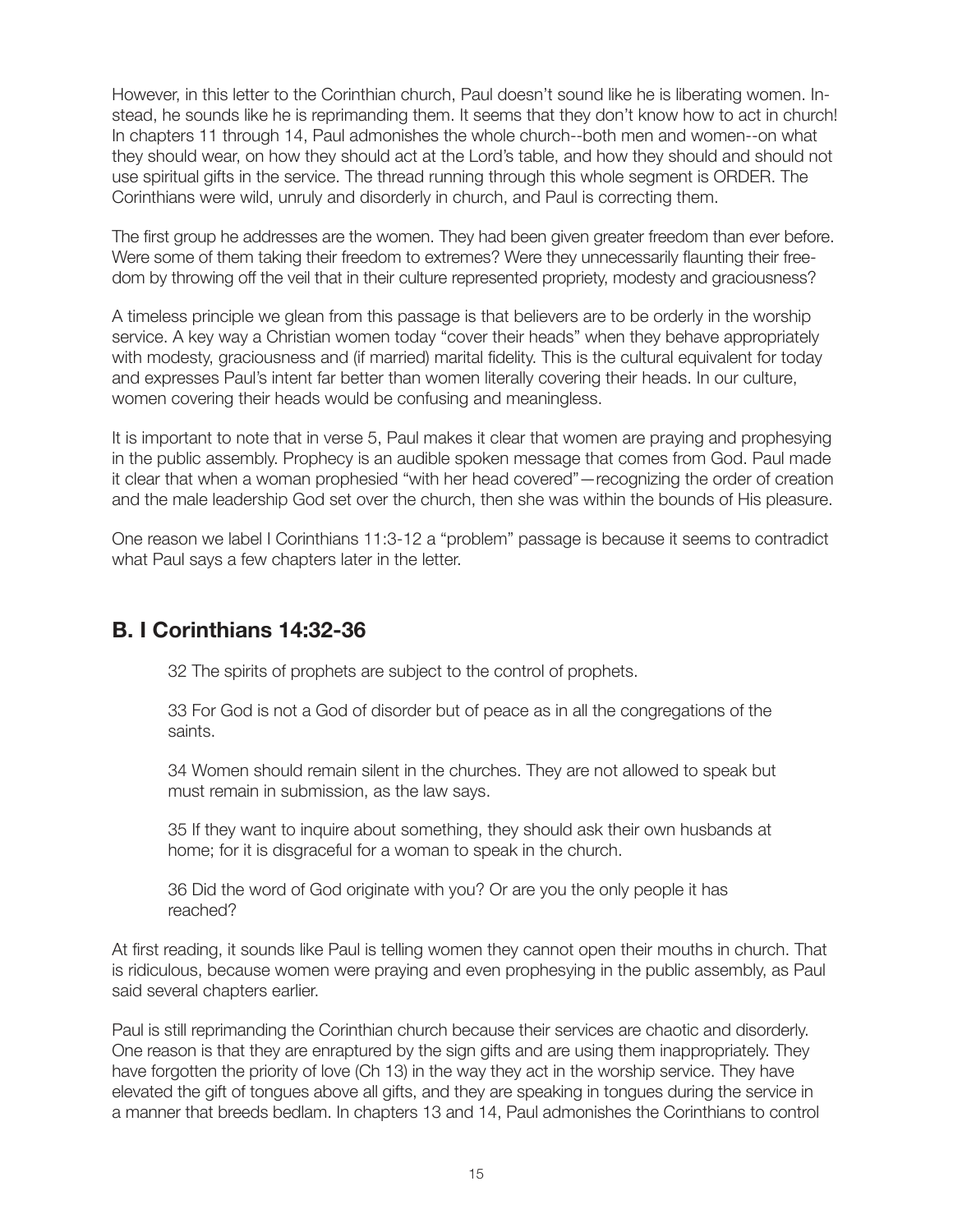themselves in the service so that everyone may be edified. He corrects specific errors and gives specific guidelines for the way they are to conduct their assemblies in the future. He even limits the number of people who can speak in tongues during a service to "two--or at the most three." (14:27)

One of the groups Paul targets is the married women who were also disrupting the assembly. They obviously need corralling too. Many were probably taking their newfound freedom to an extreme. Was Paul's comment directed at their speaking in tongues? That certainly fits with the context. Or was his mandate broader? We don't know for sure. What we do know is that "God is not a God of confusion but of peace" (see verse 33). Thus in verse 40 Paul concludes: "But let all things be done properly and in an orderly manner." Part of what is "proper" and "orderly," according to Paul, is women "praying or prophesying" in church with an attitude of submission (see 1 Cor. 11:5-16).

G. Campbell Morgan in his commentary on Corinthians writes that the word for "speak" in verse 34 is "laleo." It was used to mean many things—talking, questioning, arguing, protesting and chattering. Could it be that their inquiry was of a personal nature more appropriately discussed privately? He says, "Evidently there were women in Corinth given to careless and contentious talk, and that is what Paul was prohibiting. Certainly he was not saying that a woman had no right to pray or prophesy in the church, because he had already given instruction as to how, and under what circumstances she was to do it. No, something else had crept in--an attitude by women who were contentious."

If Paul was reprimanding women who were babbling tongues, prattling, or hogging the service with outbursts and foolish chatter, then his meaning is something quite different from limiting a woman from any kind of speech whatsoever, which has often been the traditional interpretation. Again, Paul is calling women to reverence, graciousness, and an attitude which does not call attention to ones self.

# **C. I Timothy 2:8-15**

8 I want men everywhere to lift up holy hands in prayer without anger or disputing.

9 I also want women to dress modestly, with decency and propriety, not with braided hair or gold or pearls or expensive clothes,

10 but with good deeds, appropriate for women who profess to worship God.

11 A woman should learn in quietness and full submission.

12 I do not permit a woman to teach or to have authority over a man; she must be silent.

13 For Adam was formed first, then Eve.

14 And Adam was not the one deceived; it was the woman who was deceived and became a sinner.

15 But women will be saved through childbirth, if they continue in faith, love and holiness with propriety.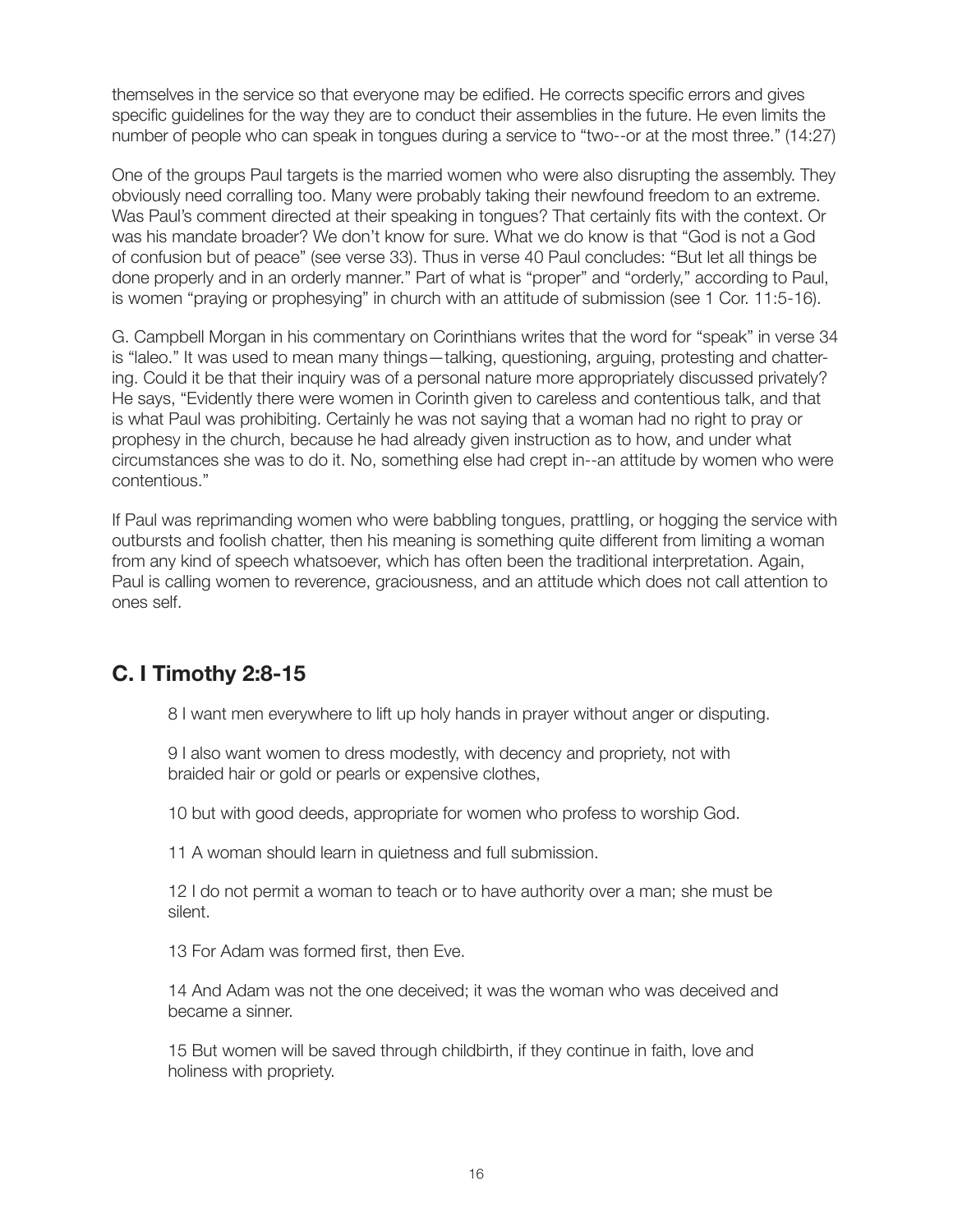This is the passage most often quoted to deny women teaching and leading ministries in the church. That is unfortunate because it is generally regarded as one of the most difficult New Testament texts to interpret and thereby not one upon which we would want to base major church policy.

In the same paragraph of scripture, men are commanded to raise their hands when praying, women are forbidden to braid their hair, wear jewelry or expensive clothes, it is asserted that women will be saved through childbirth, and Paul forbids women to teach and command s their silence. Yet in an amazing display of hermeneutical inconsistency, many traditionalists insist that the command that women be silent is to be followed to the letter in the twenty-first century, while the other troublesome commands in the exact same context are culturally conditioned and therefore not for today. This appears to be a "picking and choosing" of convenience, when the text requires a more consistent interpretive approach.

Let's dissect the passage verse by verse:

## **Verses 8-10**

This letter was written by Paul to Timothy who was overseeing the church at Ephesus. In verse 8 men are instructed to pray fervently. In fact, Paul begins the segment by writing, "I urge, then, first of all, that requests, prayers and intercession and thanksgiving be made for everyone..." (2:1) Then in 2:8, Paul instructs the men to pray "without anger or disputing." Had some men been displaying "anger and disputing" during the prayer meeting? That would explain Paul's correction.

In verse 9 Paul instructs the Ephesian women. A better translation of Verse 9 begins with "in like manner." This draws a parallel between what has gone before and what follows. Could Paul have been speaking in verse 9 about the way he wanted women to pray publicly? The "I want men" in verse 8 and the "I want women" in verse 9 could express this parallel concept. If so, then this passage is teaching both men and women how to pray publicly. A.J. Gordon writes, "It may surprise some to find that this portion of Scripture really contains an exhortation to the orderly and decorous participation of women in public prayer. Yet this is the conclusion of some of the best exegetes."

Whatever Paul's intent, we know that he again specifically instructs women concerning their demeanor, behavior and appearance. Women are not to braid their hair, wear gold or pearl jewelry, or wear expensive clothes. If we were to apply this passage literally for today, then Godly women would not wear gold rings or pearl earrings. Little girls could not wear their hair in braids. And no Christian woman could shop at Neiman Marcus! Yet, most married women have gold in their wedding band and some wear strings of pearls around their neck when they dress up. Why do we allow such ghastly behavior? Because in our culture, these things do not speak of impropriety. Obviously in Ephesus they did. We allow the culture to impact our interpretation. We do so with the intent of understanding Paul's true meaning.<sup>7</sup>

<sup>7</sup> Ruth Tucker writes in her book *Women in the Maze*, "Most evangelicals today regard the fashion directives in this passage as cultural, and they do not expect women to conform. That was not true when I was growing up in a rural fundamentalist church in the 1950's. A truly spiritual woman was not to wear jewelry—whether gold, pearls, or even costume jewelry. Braided hair was not taboo—I'm not sure why. None of the men in that little church adhered to Paul's command to "lift up holy hands" in prayer. Only Pentecostals did that, and we were not Pentecostal. Besides, it was reasoned that what Paul meant when he wrote "holy hands" was actually "holy hearts," and anyone who was lifting a "holy heart" to the Lord was properly carrying out Paul's instructions."

She continues, "In the 1990's, evangelicals more freely lift their hands in worship, but we laugh at the old-fashioned rules about make-up and jewelry. It is important, however, that we do not too casually argue that Paul's directives on these issues are inconsequential, while his directives in the two short verses that immediately follow are consequential enough to deny women ministry in the church."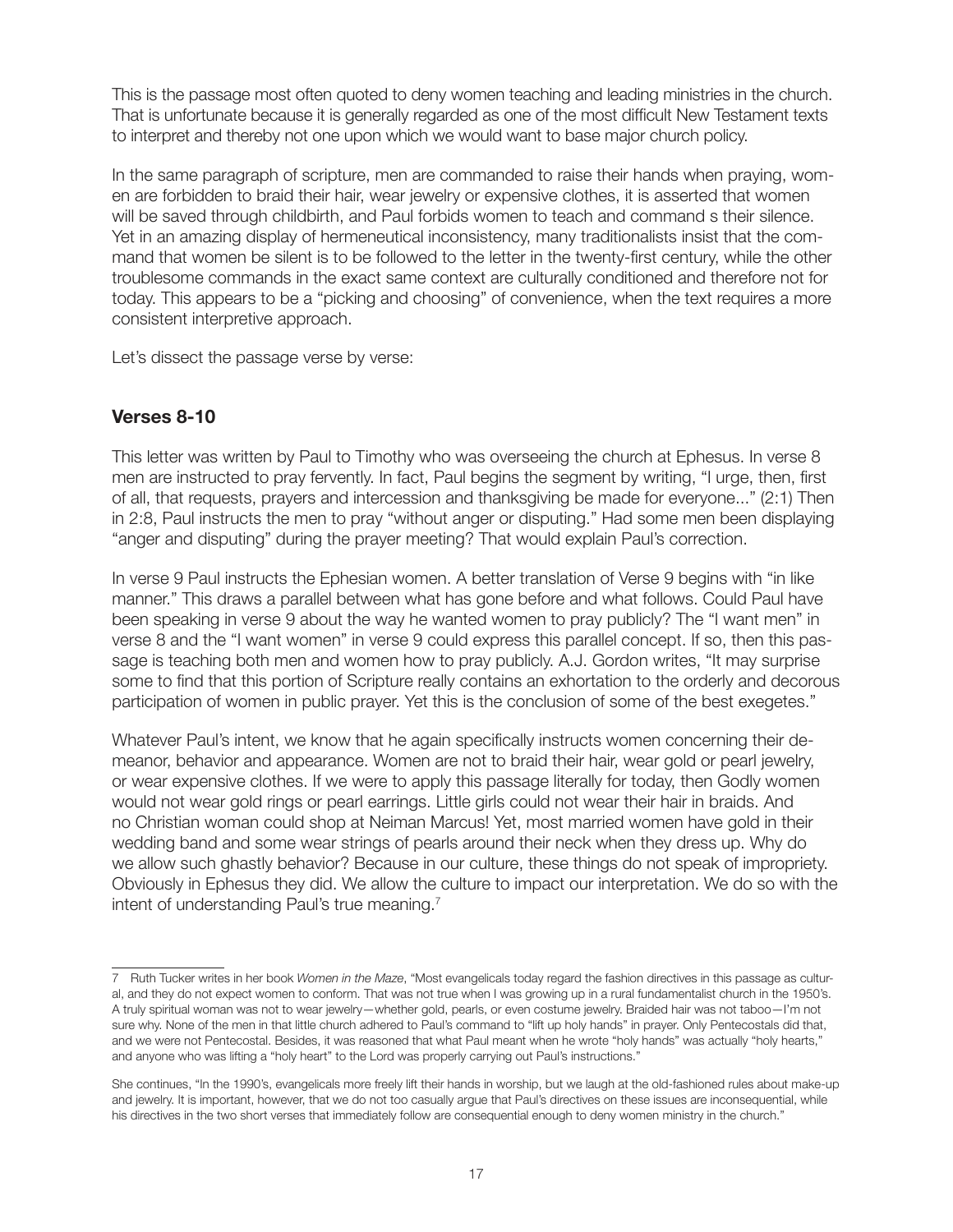Understanding the historical background of Paul's letter to Timothy is crucial for making application of verses 8 through 10 as well as the verses which follow. Two sources are key to our understanding of the situation in Ephesus: first, the historians of ancient Ephesus who can give us a portrait of life in the city at that time; and second, clues from this letter and other Scripture that hint at the kinds of problems Timothy encountered.<sup>8</sup>

Historians tell us that Ephesus was the capital of the Roman province of Asia and was the greatest commercial center in Western Asia Minor. In this rich, cosmopolitan city, Greek and Asian cultures were inextricably mixed. Under the Roman emperors it became the local center for the imperial cult--but far more important to the life of the city was the temple of Artemis. It was the largest structure in the Hellenistic world and one of the seven wonders of the ancient world. This temple and its cult affected every aspect of the society and was the focus of fierce civic pride. For a whole month each year the city stopped work and devoted itself to the Artemis cult. (Acts 19:23-41)

The goddess herself was depicted with many breasts, a symbol of fertility. Her worship was overseen by eunuch priests. Under them were male and female priests who were attended by thousands of young women. The church Timothy was pastoring was in the shadow of this great temple and was certainly affected by its cultic worship in which women and eunuchs played the major role.<sup>9</sup>

What clues do we have in Paul's letter to Ephesus that define the difficulties Timothy faced pastoring this church? We observe many references that suggest that Timothy's major job was to resist and refute false teaching and irresponsible behavior which was prevalent inside the church. Paul begins his letter with these words, "As I urged you ..., stay there in Ephesus so that you may command certain men not to teach false doctrines any longer nor to devote themselves to myths and endless genealogies...They want to be teachers of the law, but they do not know what they are talking about or what they so confidently affirm." (1:3-7) Over and over in the letter Paul exhorts Timothy to focus on sound doctrine and beware of false teaching. (1:19,20; 4:1-3, 11-16; 5:20; 6:3-5, 20,21) Timothy's major problem was unqualified teachers. If men were teaching in error, we can surely suspect that women reared in Artemis worship would also be causing problems. Their lack of scriptural education was exacerbating the problem.

### **Verses 11 and 12**

Paul addresses women's lack of education in verse 11. He says that a "women should learn!" His admonition is both astounding and counter cultural. Verses 11 and 12 contain three instructions for women and two descriptions of a Godly woman's attitude. The one positive instruction is, "let her learn." The two negative instructions are that she is "not to teach" and "not to have authority" over a man. The two descriptive words are "quietness" and "submission." Let's examine each facet separately.

"Let her learn": Women who were allowed participation in Artemis worship may have been overly eager to do the same in the church—a role for which they were ignorant and unprepared. Paul's answer to them is not only to prohibit them from teaching at that time, but also to offer them the opportunity to learn. R.T. France writes in his book *Women in the Church's Ministry*, "Those who

<sup>8</sup> An excellent historical reference is *Power and Magic, The Concept of Power in Ephesians* by Clinton Arnold.

<sup>9</sup> In an article published in volume 11 (1994) of the the Anglican theological journal *Anvil*, Kenneth Bailey writes, "The focus of all this was a goddess whose worship was controlled by virgins who shared leadership with males only if they were castrated. In such an atmosphere what kind of female-male relations would have developed? What kind of female attitudes prevailed in such a city? Castration being the ultimate violence against the male, would not anti-male sexism in various forms have been inevitable?"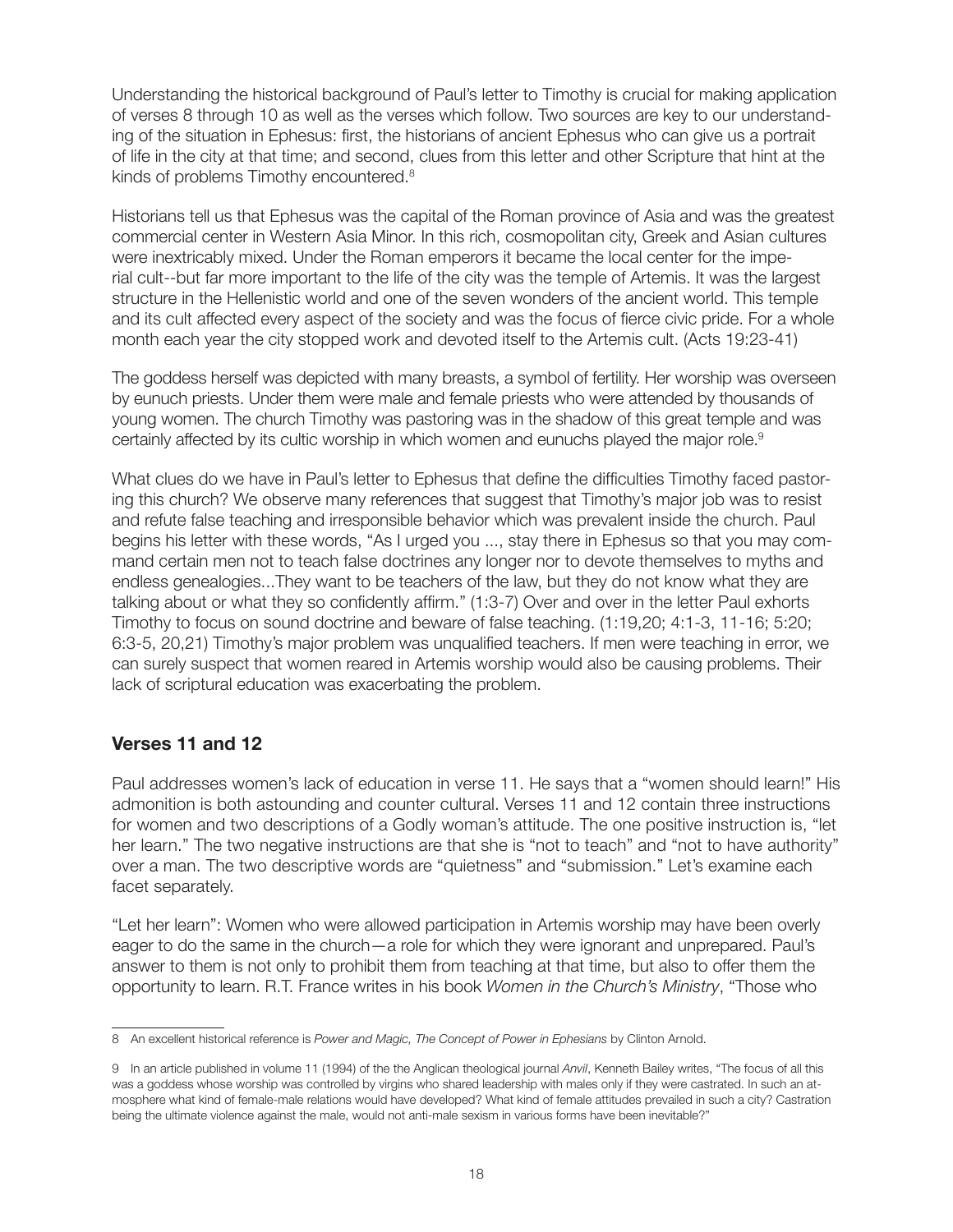must not teach are those who have yet to learn. The question of what their role will be when they have had the opportunity to learn does not yet arise at the time of Paul's writing, and so is not mentioned in the text."

"Not to teach": Paul does not tell us what kind of teaching he had in mind nor to what audience. In the context of the letter, it is likely false teaching in the church, but there is no indication that this is referring to a formal pulpit situation. Christians in Ephesus met in small house churches and false teaching spread easily in these settings. Paul's admonition to widows in 5:13 may speak to this setting: "Besides, they get into the habit of being idle and going about from house to house. And not only do they become idlers, but also gossips and busybodies, saying things they ought not to." Paul counseled these widows to marry as a means of curbing this foolish behavior. These silly women would not have made good teachers for children, other women or for men. It is also important to note that the verb tense in verse 12 is the present tense. The phrase is better translated, "I am presently permitting no woman to teach..." They needed to learn before they could teach.

Some have taken this statement out of context and flatly denied women the freedom to teach men. Such an interpretation forgets that there is a difference between teaching "over" a man and teaching "with, to, or under the authority" of a man, and that if women can never teach men than we have some major contradictions in the Scriptures (and in the home where wives teach, correct, and challenge their husbands). In the church at Corinth women both prayed and prophesied (proclaimed) the Word of God. It was not a question of whether they should be free to teach men, but how (see next).

"Not to have authority over a man": The word Paul uses for authority in this verse is authentein. This word is not found anywhere else in the Bible and is even uncommon in Greek literature. Where it is used in Greek literature, it usually has a negative connotation and means "to thrust oneself" or to domineer, says Alvera Mickelsen in her book *Women in Ministry*. The King James renders the phrase "to usurp authority" rather than "to have authority." Paul does not employ the usual Greek word for authority, "exousia", which is common in the New Testament when referring to authority in the home and church. Instead he chooses a negative word meaning "to dictate or domineer." In light of the Greek words chosen, verse 12 is better interpreted, "I am presently permitting no woman to teach in a manner of domineering men. . ."

"Quietness and Submission": The two words which Paul uses to describe a Godly woman are consistent with his instructions concerning women in the Corinthian passages. "Quiet" is a better translation than "silent." Paul does not use the word that refers to the absence of speech or noise but instead one that refers to "quietness of temperament." He is asking women to take on a restful, irenic attitude.<sup>10</sup>

<sup>10</sup> The word cannot be "silent." Scripture never contradicts itself and so we are faced with a problem. The author Paul is the same man who wrote the Corinthian letter. In that letter Paul made it clear that women were praying and prophesying in the church assembly, and he showed no disapproval. In addition, we have many examples of women who were not silent in the early church. The word hesychia translated "quietness" in verse 11 and "silence" in verse 12 does not mean complete silence or no talking at all. In other passages such as Acts 22:2 and II Thessalonians 3:12, it clearly means "settled down" and "not unruly." The word sigao means complete silence or to say nothing.

J.H. Robinson writes, "the teaching therefore which is forbidden by the Apostle is not every kind of teaching any more than, in the previous instance (I Corinthians 14:34), his prohibition of speaking applied to every kind of speaking in the church. But it is such teaching as is domineering, and as involves the usurpation of authority over the man. This is the only teaching forbidden by St. Paul." The implication is that a woman may teach after she has learned provided her teaching is not dictatorial nor domineering. Paul may be saying in verse 12 that he does not permit a woman to teach "over a man" or to "have authority over a man." If so, then Paul does not mean absolute silence, but the kind of teaching in which a woman disregards male leadership which is evident for the home and church throughout Scripture.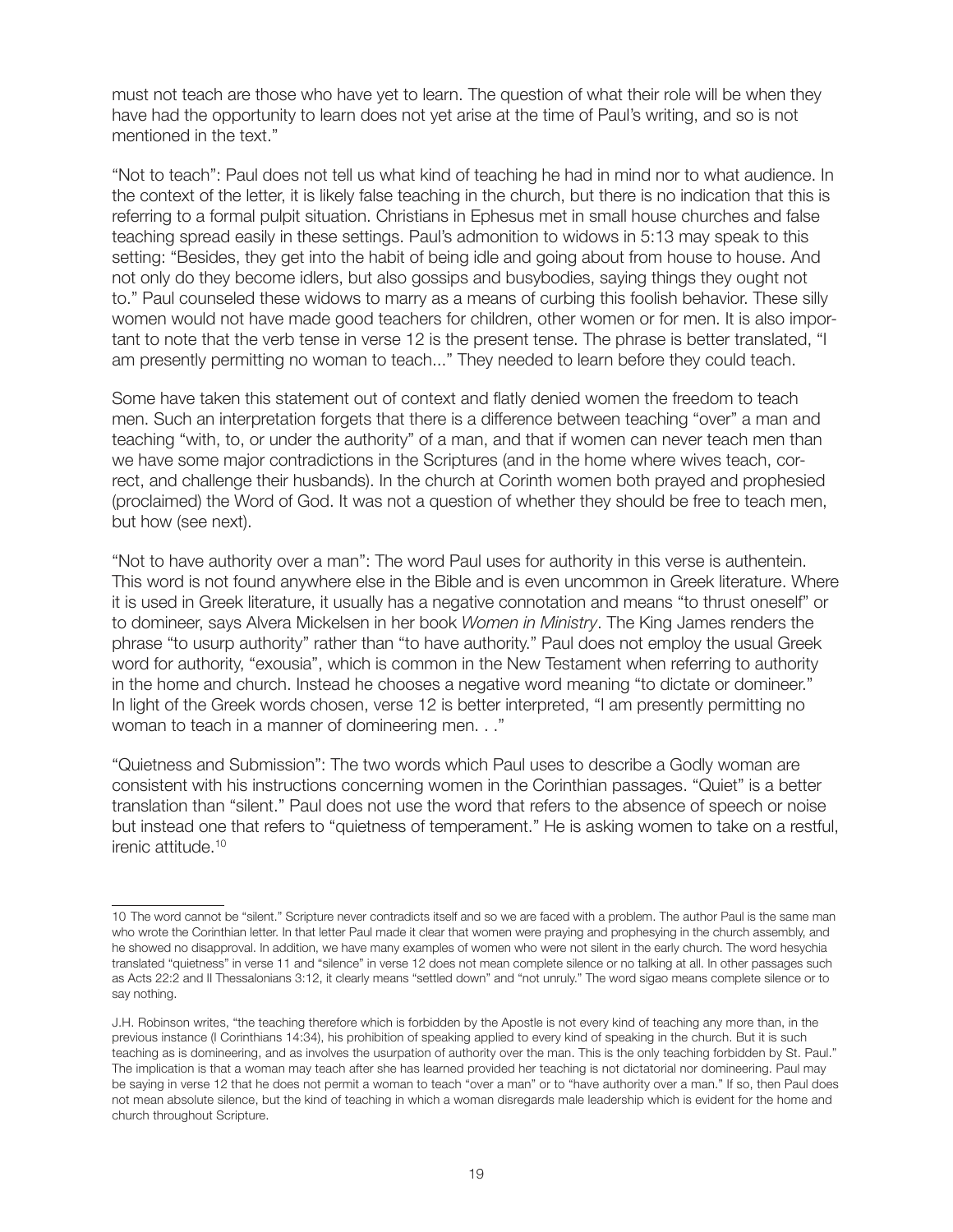## **Verses 13 and 14**

In these verses Paul refers back to Adam and Eve, pointing out that Adam was on the planet before Eve. As a result, just like the women at Ephesus, Eve lacked instruction. She heard what God told Adam concerning the forbidden tree secondhand, and that made her more easily deceived. The women at Ephesus were also lagging behind the men in education. They needed time to learn, and Paul commanded them to learn. Until they did, they also were easily deceived. Eve is an excellent illustration of the Ephesian women who took the initiative and asserted their independence with disastrous results.<sup>11</sup>

## **Verse 15**

Of all Paul's statements in this passage, the last verse is the most baffling. Is Paul suggesting that a woman will actually be saved by giving birth? Salvation is by grace and not by works, and any woman who has given birth knows why they call it "labor." Moreover, what would this verse mean to single women and to married women unable to bear children?

Is Paul promising that women will be kept physically safe in childbearing, if they continue in the faith? Such a promise has certainly not proved correct. Many faithful Christian women have died in childbirth--women like Maria Taylor, Hudson Taylor's first wife, who was serving faithfully as a missionary with him in China. Is Paul referring to the childbearing of Mary and the birth he refers to the birth of Christ through whom all women would be saved? If so, it is odd that women should be singled out as being saved by the birth of Christ when everyone who desires can be the recipient of this great blessing.

R.T. France offers another explanation. In 4:3 Paul explains that false teachers were forbidding people to marry in the church. In verse 15, Paul may be speaking in response to this heresy. France argues that women will be "saved" from the ungodliness Paul is attempting to curb if they return to the "wholesome normalcy of a Christian marriage relationship, within which quietness and submission replace the premature grasp for a role of authority in the church." In light of the context of the letter, this explanation seems more plausible, although not entirely satisfactory.

Conclusion: The problem passages cited are called "problem" passages for a reason. They are difficult to interpret and require careful, consistent work to decipher. Great minds conclude different results. Unclear Scripture is to be interpreted in light of clear Scripture—and there is a plethora of clear Scripture to guide us. It is true that certain timeless principles can be gleaned from these passages. Clearly, women are to exhibit gracious, godly and orderly behavior in the assembly. They, like men, are never to be teachers until they are trained, equipped and qualified. However, there seems to be no reason why a qualified woman should be prevented from the whole range of

<sup>11</sup> There have been men like Robert Culver, author of *Women in Ministry*, who have insisted that "there is something about woman's nature—something different about woman as woman from man as man" that forever makes her "more susceptible to temptation through deceit than was the man." Or Walter Martin, renowned expert on cults, who tried to show that women's nature has led to heresy throughout history. He wrote in *The Kingdom of the Cults*, " From Johanna Southcutt to Mary Baker Eddy to Helena Blavatsky and the Fox sisters, all are living proof of the validity of the Lord's declaration that 'If the blind lead the blind, they shall both fall into a pit.' Matthew 15:14" Martin, however, was incorrect. History has shown that women have not been the most prominent in the founding and leading of cults.

J.C. Ryle in *Expository Thoughts on the Gospels* wrote, "It was not a woman who sold the Lord for thirty pieces of silver. They were not women who forsook the Lord in the garden and fled. It was not a woman who denied Him three times in the high priest's house. But they were women who wailed and lamented when Jesus was led forth to be crucified. They were women who stood to the last by the cross. And they were women who were first to visit the grave."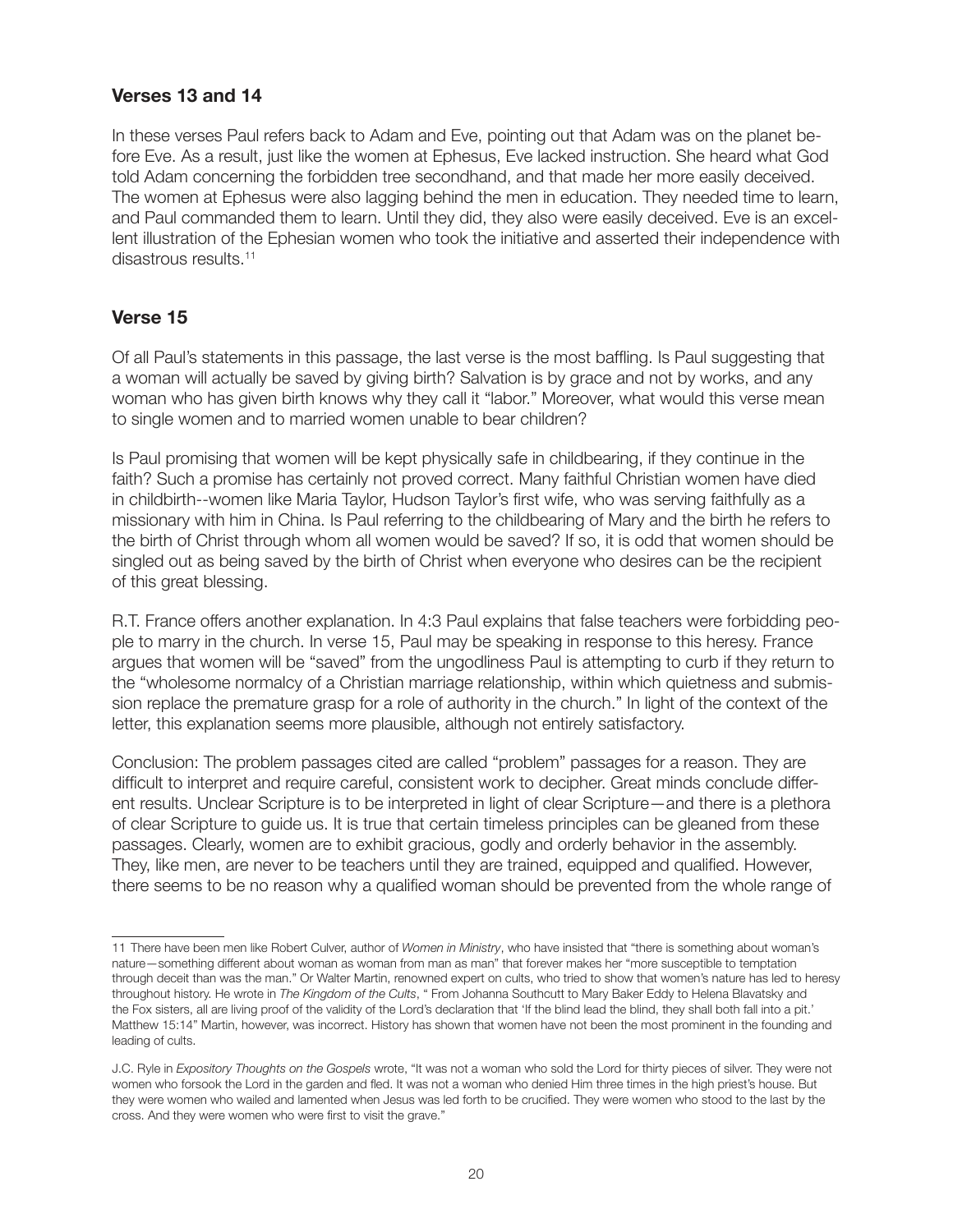pastoral, didactic or sacramental ministry under the male leadership. She has a meaningful place beside the men in ministry in the church. She too is called to be a worker in the harvest.

# **5. Though women are free to use all of their giftedness in teaching and leading in the church, the role of elder seems biblically to be relegated to men.**

The New Testament appears to leave with men the responsibility and burden of giving leadership as elders of a local church. The Old Testament hints that this would be the case in that it contains no account of a woman holding the office of priest or king. Later, Jesus' own pattern of choosing 12 men to be his disciples and later apostles seems to argue for all male elders, especially in light of Christ's unique regard for women as described (under #1) above. If Christ, who was willing to break the cultural taboo's of his day in conversing with, teaching, respecting, and including women yet built an all-male group of apostles, then His exclusion of women in His inner circle appears to be one of choice rather than cultural accommodation.

In 1 Timothy 3:1 Paul writes, "If any man aspires to the office of overseer (elder), it is a fine work he desired to do. An overseer, then, must be above reproach, the husband of one wife..." Paul's implication here seems to be that he expects elders to men. Limiting the office of elder to men does not speak to a woman's ability to do the job as well as or better than a man. Simply, it appears that it is God's determination that men will carry this particular load. It should be remembered, however, that an elder board's leadership in the church will be enriched by the wisdom, insights, and contributions of women. Male leadership seeking female input is a practice modeled by many in the early church, including Jerome (who in the fifth century translated the Vulgate, the Latin version of the Old Testament ).

Within the framework of personal equality, God has ordained differing roles and responsibilities within the church and home. Men are called to loving leadership and headship while women are called to voluntarily recognize and honor men's loving leadership and headship. Both however are to submit to one another which is the calling on all believers--both men and women (Ephesians 5:21-6:9; I Corinthians 11:3,8,9; I Timothy 2:11,12; I Peter 3:1-7).

Male headship means that a man has a holy obligation before God to lay down his life for his wife, his children, his family, friends, and for the people of his own congregation. For a husband, it means that he has his wife's best interests at heart, that he sacrifices his own desires for hers, that he puts her first always in his affections. For an elder in the local church, it means that he leads first, last and always by serving others. For a wife, it means trusting God to work through her husband in protecting her interests and meeting her deepest needs.

### **Conclusion**

Frederik Franson, great missionary leader and founder of The Evangelical Alliance Mission (TEAM), searched both the Old and New Testaments for every reference to any kind of speaking ministry or leadership position carried out by women. He came up with nearly 100 references. "This is all the more remarkable in view of the fact that there are but two or three references which seem to be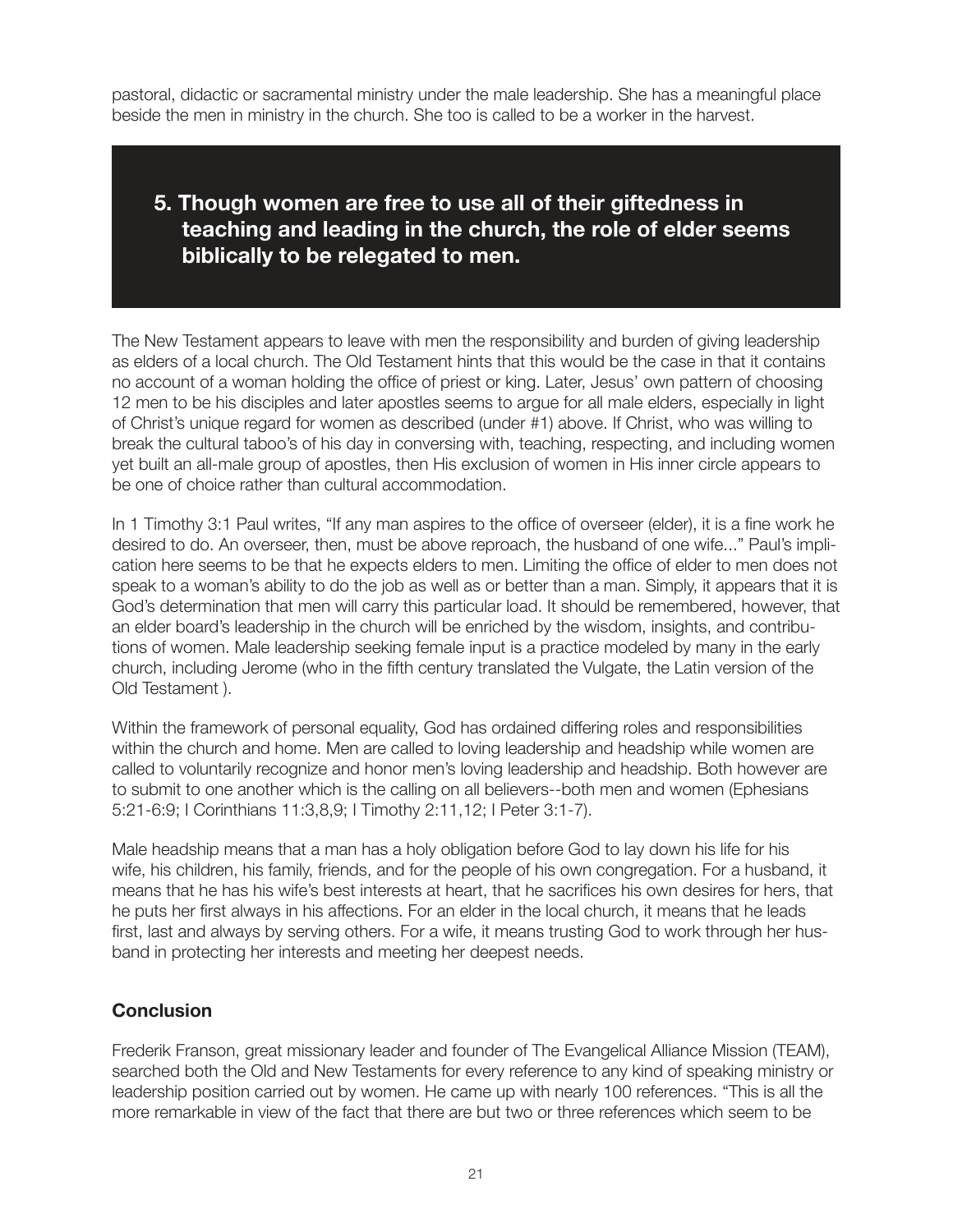against women's audible ministry. Yet these few references have been made the basis for muzzling women in spite of the fact that the main thrust of Scripture is against such silencing." (L.E. Maxwell, *Women in Ministry*, p.97)

The preponderance of biblical evidence indicates not only that God allows women to use their gifts without restriction in the local church, but that He actively calls them to do so. Therefore though the office of elder seems to be reserved for men, it seems good to us that, under the elders' authority and with their blessing, all other members of the Body, men and women included, can function in any role according to their giftedness. We understand the few other texts that are traditionally brought forward to restrict women from using teaching and leadership gifts in the church are addressing specific cultural issues of the first century, and are not therefore appropriately used to restrict women from teaching and leading in the church today. At IBC therefore, we are pleased to invite women to use all their God-given gifts in ministry to our Body. Since God has given women all the spiritual gifts that come to the church and because we believe that God distributes these gifts to be used for the health and effectiveness of the church, we conclude that we not only desire for women to be unleashed in ministry, but we need for them to be unleashed in ministry. It is time for the whole people of God at IBC to use their full spiritual arsenal for the advancement of Christ's Kingdom.

In closing, we acknowledge once again the difficulties associated with any scriptural study of the role of women in the New Testament church. It is a complex subject with great scholarship and godliness on both sides of the issue, and all who undertake to draw conclusions and set policy with regard to it must, in our view, do so with humility and openness to continued learning. This indeed is our commitment—never to conclude our perusal of God's word on this subject as if we have determined God's mind on the matter definitively for all times and peoples. Rather, we will continue to study God's word and seek to be led by His Spirit in this and all other matters, praying always for the courage and integrity to implement whatever He shows us through that process.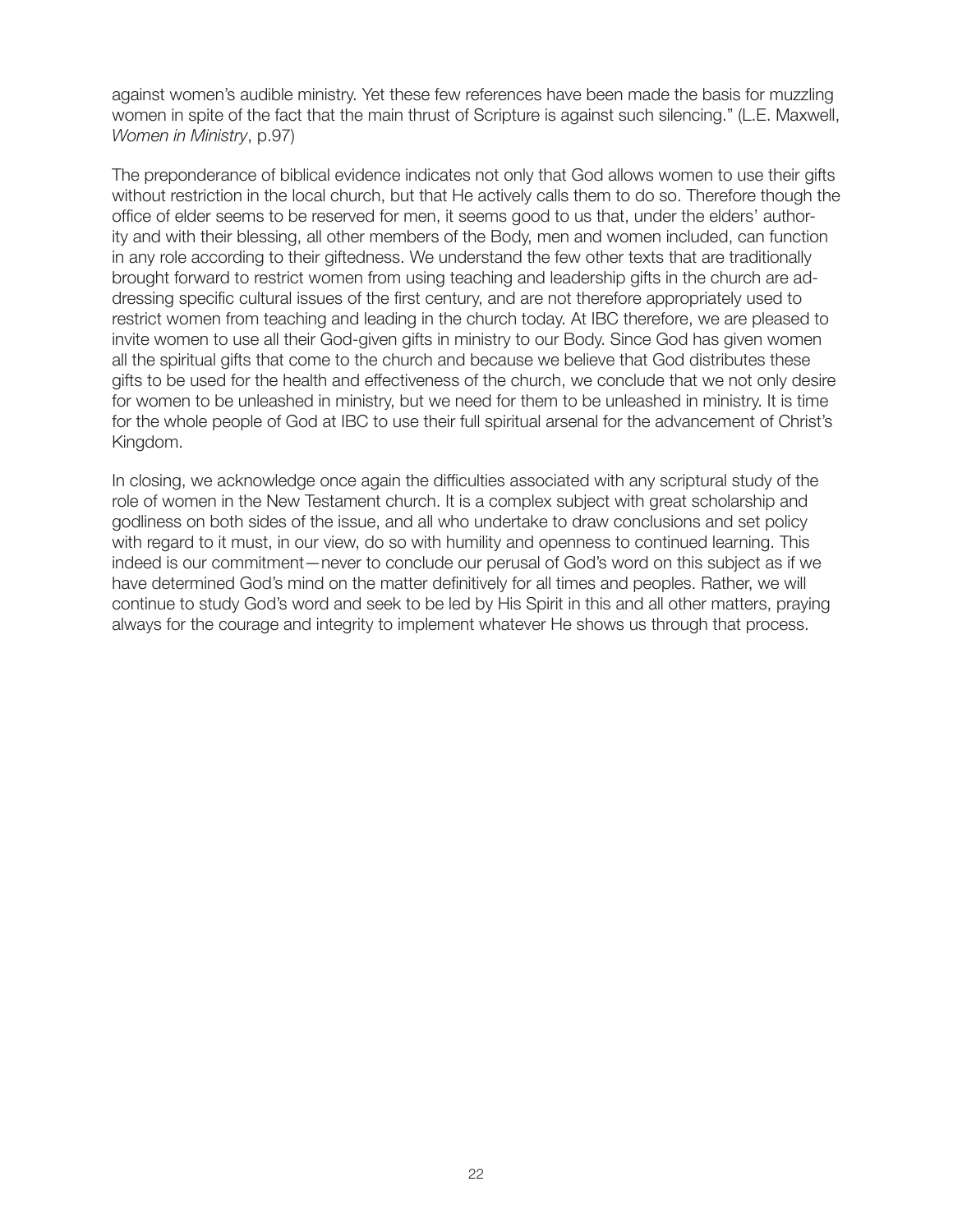## **Bibliography**

Arnold, Clinton. *Power and Magic, the Concept of Power in Ephesians.* Grand Rapids, Michigan: Baker Books, 1992.

Briscoe, Stuart. *Women in Ministry.* Brookfield, Wisconsin: Telling the Truth, 1997.

Bowman, A.L. *Women in Ministry: an exegetical study of I Timothy 2:11-15.* Bibliotheca Sacra, April-June 1992, 1-10.

Bilezikian, Gilbert. *Beyond Sex Roles, What the Bible Says About Woman's Place in Church and Family.* Grand Rapids, Michigan: Baker Book House, 1985.

Clouse, Bonnidell and Clouse, Robert G. *Women in Ministry.* Downers Grove: InterVarsity Press, 1989.

Culver, Robert. "A Traditional View: Let Your Women Keep Silence," Women in Ministry.

France, R.T. *Women in the Church's Ministry, A Test Case for Biblical Interpretation.* Grand Rapids, Michigan: William Eerdmans Publishing Company, 1995.

Gordon, A.J. "The Ministry of Women." The Alliance Weekly, December, 1928.

Groothuis, R.M. *Women Caught in the Conflict.* Grand Rapids, Michigan: Baker Books, 1994.

Groothuis, R.M. and Pierce, R.W., *Discovering Biblical Equality.* Downers Grove: InterVarsity Press, 2005.

Hestenes, R. *Women and the Ministries of Christ.* Pasadena, California: Fuller Theological Seminary, 1978.

Hurley, James B. *Man and Woman in Biblical Perspective.* Grand Rapids: Zondervan, 1981.

Johnson, David. *Women in the Church.* Crystal, Minnesota: Church of the Open Door.

Kroeger, C.C. *I Suffer Not a Woman: Rethinking I Timothy 2:1115 in Light of Ancient Evidence.*  Grand Rapids: Baker Book House, 1992.

Malcolm, K.T. *Women at the Crossroads.* Downers Grove, Ilinois: InterVarsity Press, 1982.

Martin, Walter. *The Kingdom of the Cults.* Minneapolis: Bethany House, 1985.

Maxwell. L.E. *Women in Ministry.* Camp Hill, Pennsylvania: Christian Publications, 1987.

Mickelsen, A. *Women in Ministry.* Downers Grove, Illinois: InterVarsity Press, 1989.

Mundy, B.J. "An Exegetical Study of I Timothy 2:11-15". DTS class assignment, December, 1989.

Pierson, A.T. *The Bible and Spiritual Life.* London: James Nisbet, 1908.

Piper, J & Grudem, W. *Recovering Biblical Manhood and Womanhood, A Response to Evangelical Feminism.* Wheaton, Illinois: Crossway Books, 1991.